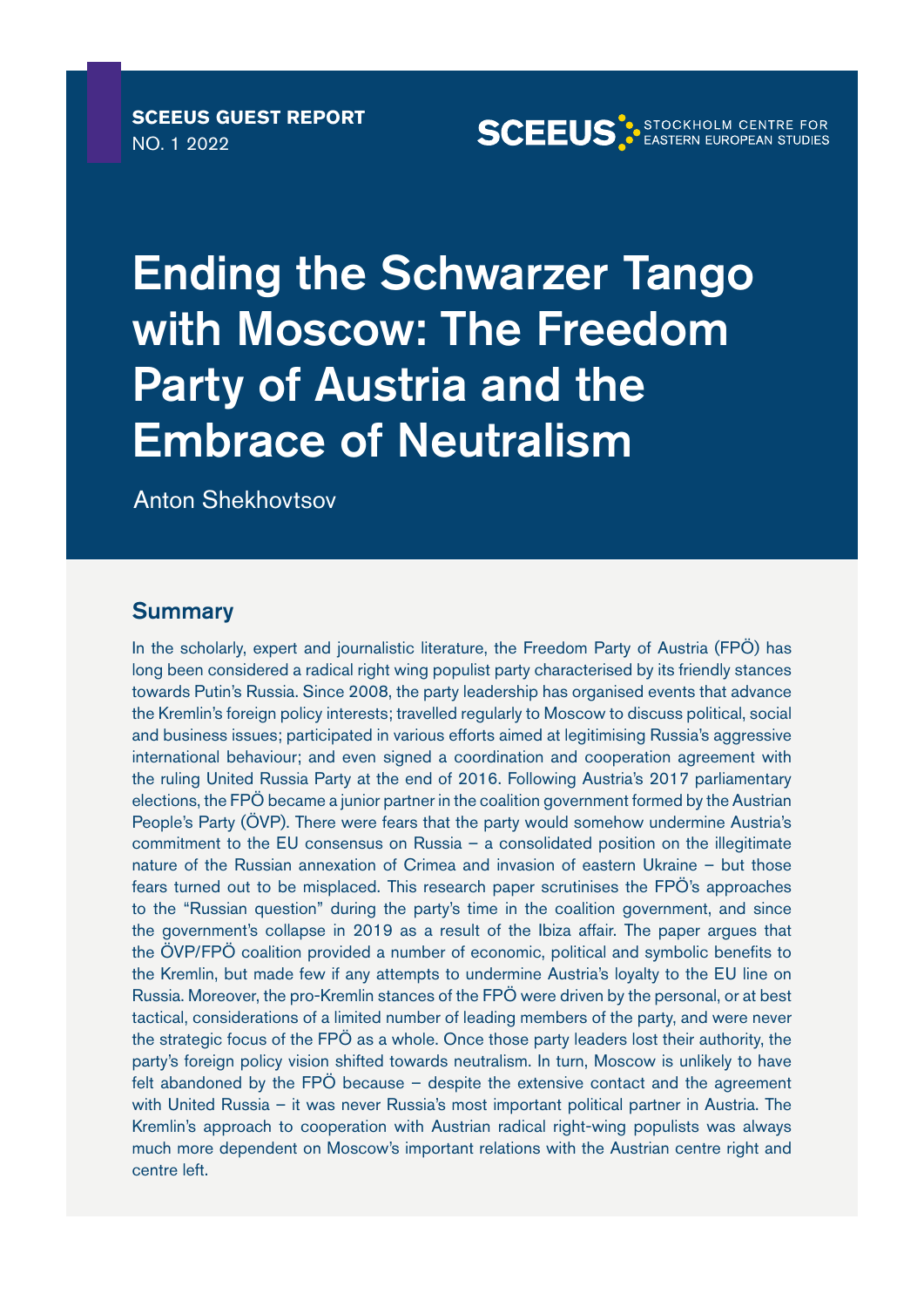### Introduction

Scholarly research, as well as expert and journalistic commentary on relations between the European far right and the Kremlin, and Russian individuals and structures loyal to the Kremlin, necessarily enquires into the case of Austrian.<sup>1</sup> These investigations are well founded. The Freedom Party of Austria (Freiheitliche Partei Österreichs, FPÖ), which has been described as a radical right wing populist party in the academic literature, $2$  has been developing contacts with various Russian actors for more than a decade.

The first identified high-profile meeting between the FPÖ leadership and Russian representatives took place in October 2005, when Heinz-Christian Strache, the then chair of the party, and Johann Gudenus, the then federal chair of the FPÖ's Austrian Freedom Youth Ring (Ring Freiheitlicher Jugend Österreich), met with Russian diplomats at an FPÖorganised event that also featured representatives from Bulgaria, Croatia, Hungary, Iran, Poland and Spain.<sup>3</sup> Gudenus regularly travelled to Russia for educational and personal purposes between 1995 and 2005, and had various business interests in Russia in 2006– 2007,4 but contacts between the party and Russian stakeholders intensified in 2008. Austrian Technologies GmbH, a company founded by the party's economics expert Barbara Kappel, began organising political events involving the FPÖ leadership and Russian journalists, activists, politicians and officials, with the aim of advancing Moscow's foreign policy interests.

At the end of 2008, leading members of the FPÖ started making regular trips to Russia. The party's delegations had different line-ups but usually featured Strache, Gudenus and Kappel, and either the foreign policy spokesperson, Johannes Hübner, or Andreas Karlsböck who discussed political, social and business issues with Russian counterparts. Almost from the start, the FPÖ leadership strove to build closer ties with the ruling United Russia (Yedinaya Rossiya) Party.

In March 2014, Gudenus and Hübner, along with a number of other far-right and pro-Kremlin European activists, acted as "international observers" of the illegitimate referendum in Russiaoccupied Crimea, which was followed by Russia's annexation of this Ukrainian region. Hübner, as well as various other FPÖ members such as Detlef Wimmer, Hans-Jörg Jenewein, Axel Kassegger and Barbara Rosenkranz, also participated in the Yalta International Economic Forum held in Crimea. The FPÖ leadership recognised the new status of Crimea, in defiance of the positions of Austria, the European Union (EU) and the West in general. The party also consistently called for the lifting of the sanctions imposed by the EU on Putin's Russia for the occupation and invasion of Ukrainian territories.

<sup>1</sup> See, for example, Anton Shekhovtsov, *Russia and the Western Far Right: Tango Noir (Abingdon: Routledge, 2018);* Eva Zelechowski, Michel Reimon, *Putins rechte Freunde. Wie Europas Populisten ihre Nationen verkaufen*

*<sup>(</sup>Vienna: Falter Verlag, 2017);* Bernhard Weidinger, Fabian Schmid, Péter Krekó*, Russian Connections of the Austrian Far Right* (Budapest: Political Capital Kft., 2017).

<sup>2</sup> See, for example, Cas Mudde, *Populist Radical Right Parties in Europe* (Cambridge: Cambridge University<br>Press, 2017); Sarah L. de Lange, "New Alliances: Why Mainstream Parties Govern with Radical Right-Wing Populist Parties", *Political Studies*, Vol. 60, No. 4 (2012), pp. 899-918; Reinhard Heinisch, Kristina Hauser, "The Mainstreaming of the Austrian Freedom Party: The More Things Change...", in Tjitske Akkerman, Sarah L. de Lange, Matthijs Rooduijn (eds), *Radical Right-Wing Populist Parties in Western Europe: Into the Mainstream?* (London: Routledge, 2016), pp. 73-93.

<sup>3 &</sup>quot;HC Strache knüpft Diplomaten-Kontakte", *Neue Freie Zeitung*, No. 42, 20 October (2005), p. 13.

<sup>4</sup> Sofia Khomenko, "FPÖ: Aus Liebe zu Russland", *Mokant*, 30 June (2015), [http://mokant.at/1506-fpoe](http://mokant.at/1506-fpoe-russland-ukraine-geld/.)[russland-ukraine-geld/.](http://mokant.at/1506-fpoe-russland-ukraine-geld/.)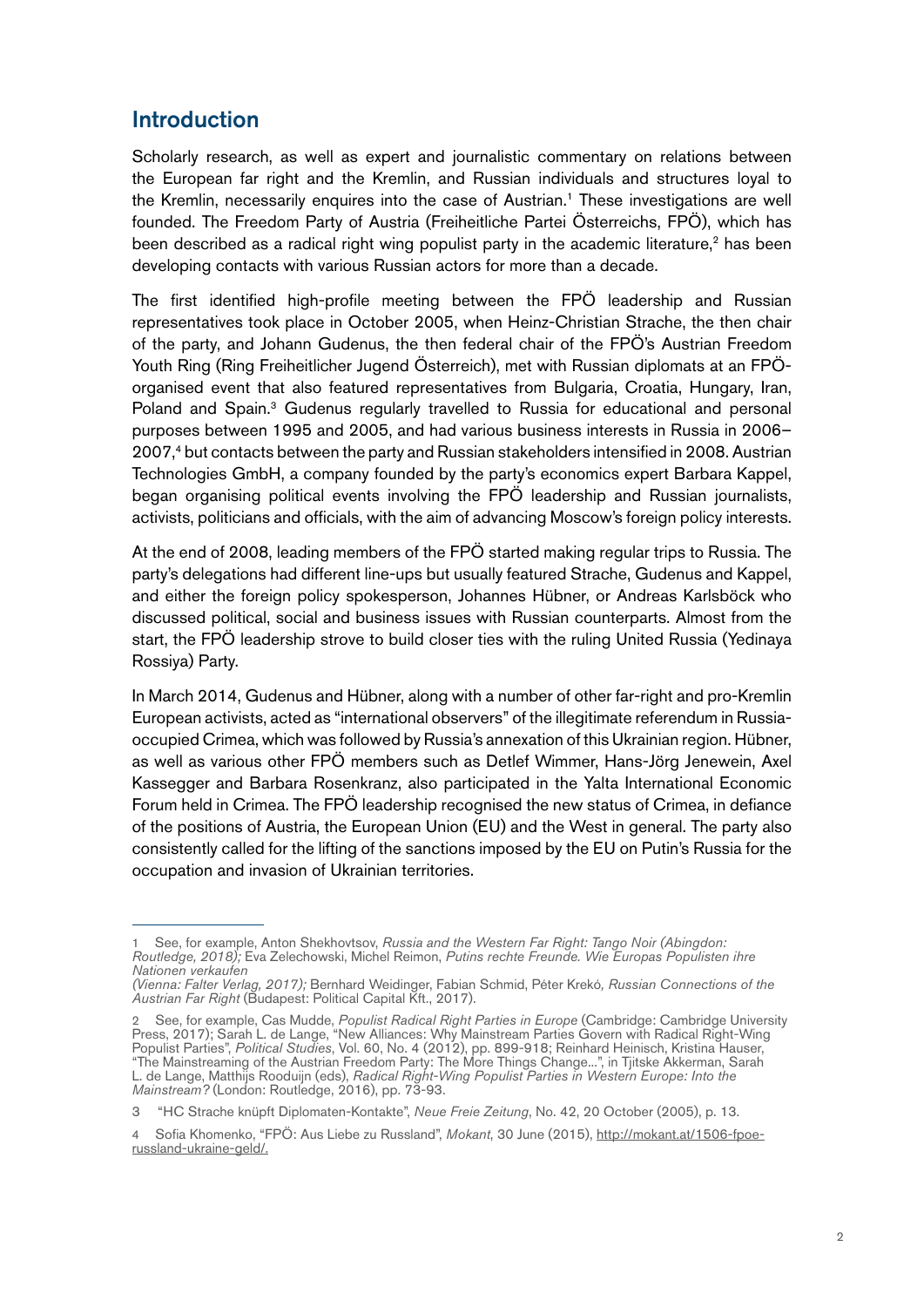At the end of 2016, the FPÖ's efforts to woo the United Russia Party finally bore fruit: the Presidium of the General Council of United Russia decided to sign an agreement on collaboration and cooperation with Strache's party. According to this document, the signing of the agreement, which took place on 19 December 2016, was driven by "the desire to facilitate the expansion and deepening of multilateral cooperation and collaboration" between the countries.<sup>5</sup> The parties would share information about domestic and world affairs, and compare experiences of party building, organisational work, economic development and drafting legislation. All this would take place in regular exchanges of delegations and at conferences, seminars, roundtables and various bilateral events. The parties also agreed to "support the development of economic, trade and investment cooperation".6

At the time, the FPÖ was the largest opposition party in Austria. Following the 2017 Austrian parliamentary elections, however, the party became a junior partner in the coalition government formed by the Austrian People's Party (Österreichische Volkspartei, ÖVP). Strache became Vice Chancellor of Austria, and several senior FPÖ members were given ministerial posts, such as in the Interior and Defence ministries.

Given the pro-Kremlin stance of the FPÖ leadership, there were fears that the party would somehow undermine Austria's commitment to the EU consensus on Russia – a consolidated position on the illegitimate nature of Russia's annexation of Crimea and invasion of eastern Ukraine. These fears turned out to be misplaced. To explain this outcome, this article scrutinises the FPÖ's approach to the "Russian question" during the party's time in the coalition government and following the collapse of the coalition in 2019.

## "We're Going to Ibiza!"

In July 2017, Strache and his deputy, Gudenus, accompanied by his wife Tajana Gudenus, went to the Spanish island of Ibiza to meet with a woman who introduced herself as Alyona Makarova. The meeting took place three months prior to the Austrian parliamentary elections, and Makarova, who claimed to be the niece of a Russian oligarch, discussed with the FPÖ leaders how she could help the party in those elections. It was a deliberately informal meeting that was apparently made even more informal by abundant vodka and Red Bull energy drinks.

What neither Strache nor Gudenus knew was that Makarova the oligarch's niece was an invention, the entire complex where they met had been wired with numerous audio and video recording devices, and the meeting was an attempted sting operation to collect kompromat on the FPÖ leadership. The operation was masterminded by the Iran-born Austrian lawyer, Ramin Mirfakhrai, and an Austrian private investigator, Julian Hessenthaler, assisted by two security experts from companies specialising in industrial espionage.7 The organisers collected several hours of video and audio recordings featuring Strache and Gudenus exchanging ideas with a pretty female decoy in a location that had been used for

<sup>5</sup> Anton Shekhovtsov, "Austrian and Italian Far-Right Parties Signed Coordination and Cooperation Agreements with Putin's 'United Russia'", *Tango Noir, 4 June (2018), https://www.tango-noir.com/2018/06/04/ austrian-and-italian-far-right-parties-signed-coordination-and-cooperation-agreements-with-putins-unitedrussia/.*

<sup>6</sup> Ibid.

<sup>7</sup> Christoph Budin, Peter Grotter, "So lief Drehbuch zur Operation Strache in Ibiza", *Kronen Zeitung*, 27 May (2019), https://www.krone.at/1929662.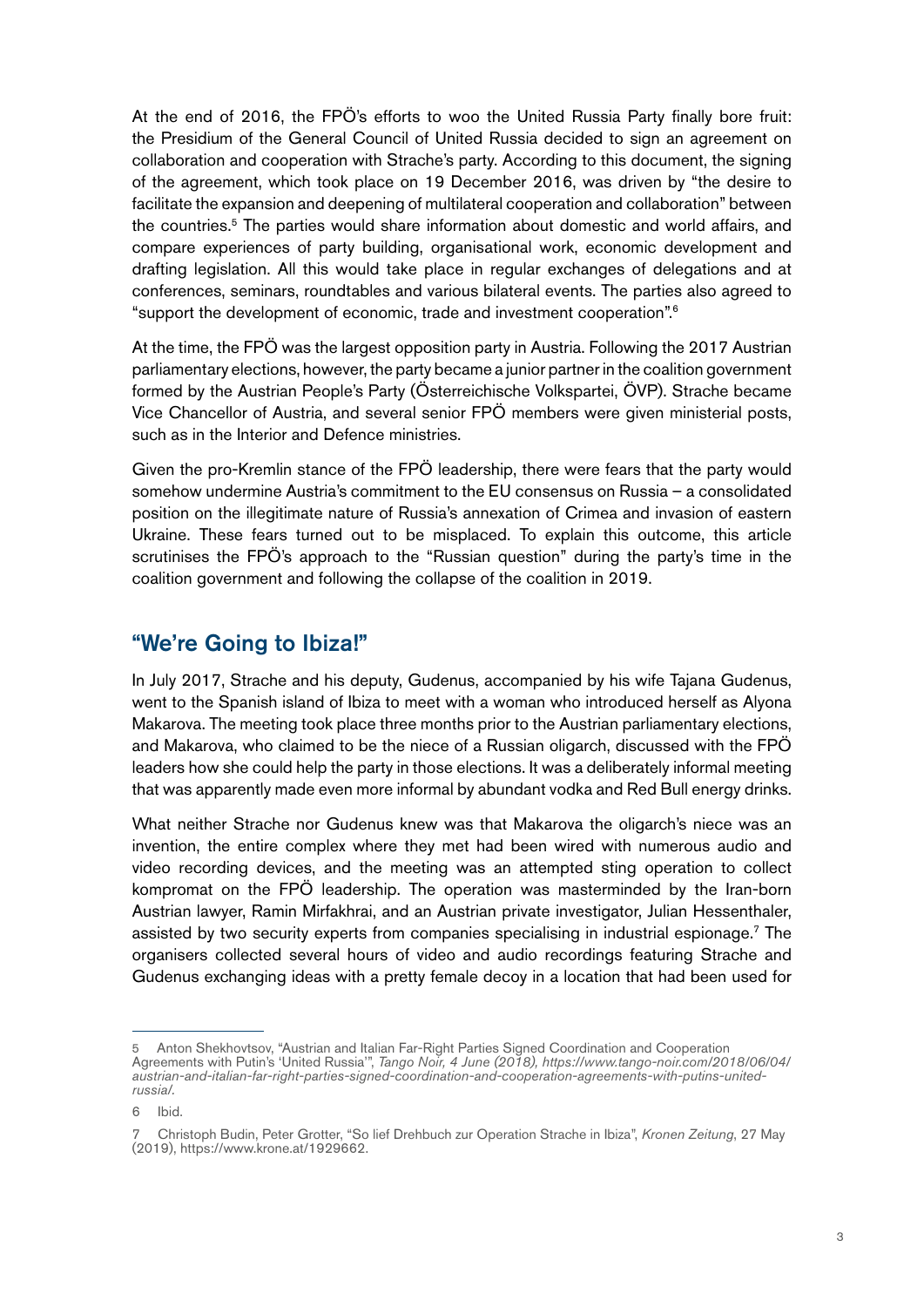various similar covert operations in the past.<sup>8</sup> Having produced the video, Mirfakhrai and Hessenthaler tried to sell it to political, business and media figures in Austria and elsewhere just before the 2017 elections – and later for up  $\epsilon$ 5 million – but nobody wanted to buy it.<sup>9</sup>

At a meeting in Cologne, Hessenthaler tried to involve the German satirist, Jan Böhmermann, in the distribution of the video but Böhmermann refused. However, the German comedian made an unplanned reference to "hanging out with a few FPÖ business friends in a Russian oligarch's villa in Ibiza" in one of his shows in April 2019,<sup>10</sup> which prompted the alarmed creators of the video to redouble their efforts to find a buyer.11 Eventually, an unnamed German association expressed an interested in purchasing the video but was not prepared to pay millions of euros. Its representatives reached an agreement with Mirfakhrai and his associates to buy seven sequences of the video – around six minutes from more than six hours of material – for  $\epsilon$ 600,000.<sup>12</sup> The association would be allowed to select the seven sequences for itself.<sup>13</sup>

A few weeks before the 2019 European elections, the unknown owners of the six minutes of Ibiza video material leaked it to Süddeutscher Zeitung and Der Spiegel, which broke the story using the video they had received.<sup>14</sup> As would become obvious more than a vear after publication, the sequences were specifically selected to inflict the maximum amount of damage on Strache and the FPÖ possible. In the video, "Makarova" said she wanted to invest several hundred million euros in Austria, and asked how Strache could help her in return for her help to boost the party's popularity in the run-up to the elections. For her part, she proposed acquiring a 50% stake in Kronen Zeitung, the most popular and highly influential tabloid in Austria, which under her ownership would become a mouthpiece for Strache and the FPÖ in the election campaign. The idea of taking control of Kronen Zeitung seemed to excite Strache, not only because the backing of the tabloid would have provided a massive boost for the party in elections, but also because it would have helped him to manipulate the Austrian media environment. In the video, Strache is heard saying: "We want to build a media landscape similar to Orbán's",<sup>15</sup> referring to the hegemony that Viktor Orbán's government has over the Hungarian media. They also discussed the possibility of Makarova donating to the FPÖ though an association. In Austria, donations to political parties are reported to the Court of Audits and, as Strache said, "nobody wants that". A donation to an FPÖ-controlled not-for-profit association would not have to be disclosed to the authorities.

<sup>8</sup> Ibid.

<sup>9</sup> "Ibiza-Drahtzieher berichtet von Treffen mit Böhmermann", *Welt*, 27 January (2021), [https://www.welt.de/]( https://www.welt.de/politik/ausland/article225115999/Ibiza-Affaere-Drahtzieher-berichtet-von-Treffe) [politik/ausland/article225115999/Ibiza-Affaere-Drahtzieher-berichtet-von-Treffen-mit-Jan-Boehmermann.html.]( https://www.welt.de/politik/ausland/article225115999/Ibiza-Affaere-Drahtzieher-berichtet-von-Treffe)

<sup>10 &</sup>quot;Böhmermann wusste im April vom Strache-Video", *OE24*, 17 May (2019), [https://www.oe24.at/](https://www.oe24.at/oesterreich/politik/boehmermann-wusste-im-april-vom-strache-video/380491661.) [oesterreich/politik/boehmermann-wusste-im-april-vom-strache-video/380491661.](https://www.oe24.at/oesterreich/politik/boehmermann-wusste-im-april-vom-strache-video/380491661.)

<sup>11 &</sup>quot;So erfuhr Jan Böhmermann vom Ibiza-Video", *OE24*, 27 January (2021), [https://www.oe24.at/](https://www.oe24.at/oesterreich/politik/so-erfuhr-jan-boehmermann-vom-ibiza-video/462796422.) [oesterreich/politik/so-erfuhr-jan-boehmermann-vom-ibiza-video/462796422.](https://www.oe24.at/oesterreich/politik/so-erfuhr-jan-boehmermann-vom-ibiza-video/462796422.)

<sup>12</sup> While the length of the video offered for purchase was more than six hours, the Austrian police discovered more than 12 hours of video materials related to the Ibiza affair in April 2020, see Fabian Schmid, "Polizei fand Ende April ganzes Ibiza-Video und weitere Clips", *Der Standard, 27 May (2020),* [https://www.]( https://www.derstandard.at/story/2000117728092/bundeskriminalamt-veroeffentlicht-fotos-von-ibiza-lo) [derstandard.at/story/2000117728092/bundeskriminalamt-veroeffentlicht-fotos-von-ibiza-lockvogel.]( https://www.derstandard.at/story/2000117728092/bundeskriminalamt-veroeffentlicht-fotos-von-ibiza-lo)

<sup>13</sup> Budin, Grotter, "So lief Drehbuch zur Operation Strache in Ibiza".

<sup>14</sup> Leila Al-Serori, Oliver Das Gupta, Peter Münch, Frederik Obermaier, Bastian Obermayer, "Caught in the Trap", *Süddeutsche Zeitung*, 17 May (2019), [https://www.sueddeutsche.de/projekte/artikel/politik/caught-in](https://www.sueddeutsche.de/projekte/artikel/politik/caught-in-the-trap-e675751/)[the-trap-e675751/;](https://www.sueddeutsche.de/projekte/artikel/politik/caught-in-the-trap-e675751/) Martin Knobbe, Frederik Obermaier, "Die Videofalle", *Spiegel*, 17 May (2019), [https://www.]( https://www.spiegel.de/video/fpoe-chef-heinz-christian-strache-die-videofalle-video-99027174.html.) [spiegel.de/video/fpoe-chef-heinz-christian-strache-die-videofalle-video-99027174.html.]( https://www.spiegel.de/video/fpoe-chef-heinz-christian-strache-die-videofalle-video-99027174.html.)

<sup>15</sup> Al-Serori *et al., "Caught in the Trap".*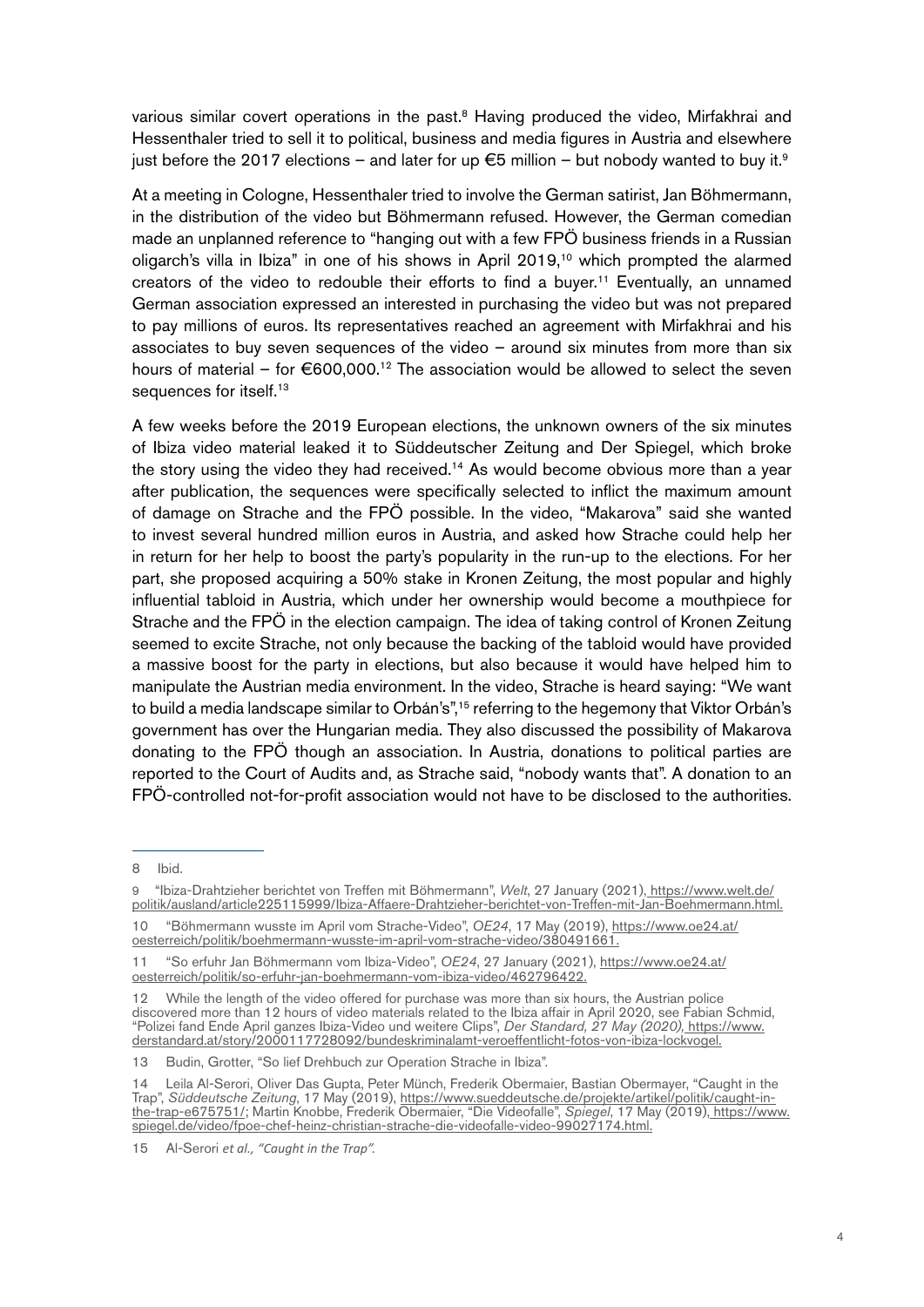Gudenus asserted that other Austrian parties took advantage of this donation loophole.<sup>16</sup>

Makarova would financially benefit from having the FPÖ in government. Strache suggested that she should found a construction company similar to STRABAG, an Austrian company which is one of the largest construction companies in Europe. Strache would then take all the public tenders away from STRABAG and give them to the new company.17

In additional footage taken from the Ibiza video released in 2020, Hessenthaler seems to be nudging Strache to say something even more incriminating on tape in relation to his potential deal with Makarova, but Strache refuses the decoy's offer, stressing that he does not want to do anything illegal.<sup>18</sup> Makarova apparently says that under-the-table deals are "completely commonplace" in the East, to which Strache replies: "No, no. But now we're being honest. Any other shit makes you vulnerable, and I don't want to be vulnerable". Gudenus also affirms that they will not "do anything illegal, period".19

However, publication of the most damaging sequences from the Ibiza video in May 2019 led to mass protests against the ÖVP-FPÖ government. Protesters gathered in front of the Austrian Federal Chancellery playing a recording of "We're Going to Ibiza!", a 1999 hit by the Dutch Eurodance pop band Vengaboys. Strache resigned as Vice Chancellor of Austria and chair of the FPÖ, Gudenus withdrew from all his political posts and the ÖVP-FPÖ coalition government collapsed shortly afterwards.

In an ironic coincidence, Moscow planned to hold a conference on the Valdai Discussion Club in Vienna in May 2019, and the publication of parts of the Ibiza video took place a few days before the planned event. As the scandal unfolded, the conference was deprived of a venue – it was to have taken place at the National Defence Academy of the Austrian Armed Forces – and all the Austrian politicians withdrew from the event. The Valdai meeting was eventually held in the conference room of the Grand Hotel in Vienna, and the Valdai Club's research director, Fyodor Lukyanov, did not conceal his irritation: "Politicians from the Freedom Party of Austria are – to put it mildly – not particularly smart, not very professional, and – in a manner of speaking – very primitive".<sup>20</sup>

# Beyond Ibiza

The Ibiza affair became arguably the largest political scandal in Austria since the Waldheim affair. To investigate the Ibiza case and alleged corruption in the FPÖ, the Austrian Parliament set up the Ibiza Committee of Inquiry. The investigations carried out in the name of the inquiry eventually destroyed – or at least severely damaged – the careers of many Austrian politicians, including Chancellor Sebastian Kurz, Austria's youngest ever Head of State and once the most popular Austrian politician of the 21st century.

<sup>16</sup> Ibid.

<sup>17</sup> Ibid.

<sup>18 &</sup>quot;Neue Sequenzen des Ibiza-Videos aufgetaucht", *Welt*, 21 August (2020), [https://www.welt.de/politik/](https://www.welt.de/politik/ausland/article214060112/Ibiza-Video-Neue-Sequenzen-koennten-Strache-ent) [ausland/article214060112/Ibiza-Video-Neue-Sequenzen-koennten-Strache-entlasten.html.](https://www.welt.de/politik/ausland/article214060112/Ibiza-Video-Neue-Sequenzen-koennten-Strache-ent)

<sup>19</sup> Ibid.

<sup>20</sup> Konstantin Gol'dentsvaig, "Avstriyskaya partiya svobody: ot vykhodtsev iz NDAP do druzey Rossii", *RTVI*, 25 May (2019),<https://rtvi.com/stories/avstriyskaya-partiya-svobody-ot-vykhodtsev-iz-nsdap-do-druzey-rossii/.>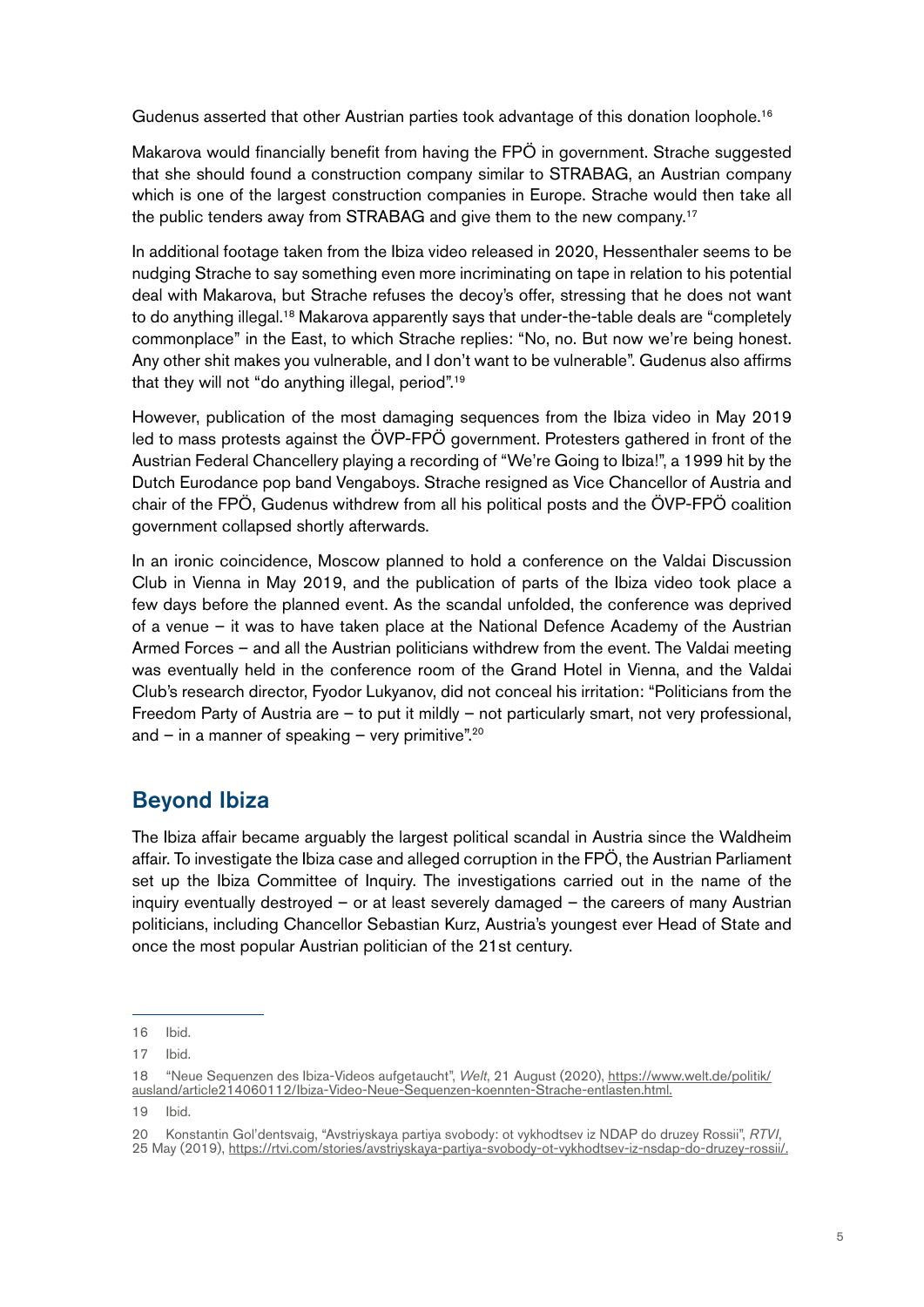While not all the proceedings of the Committee of Inquiry are relevant to this research, some help to shed light on particular aspects of relations between the FPÖ and Russian actors. According to Julian Hessenthaler, who was detained in Germany at the end of 2020 and extradited to Austria in March 2021 on drug- and document-related charges, the idea of the sting originated following Ramin Mirfakhrai's unsuccessful attempt to do Strache harm in 2015.<sup>21</sup> On 27 March 2015, Mirfakhrai filed an official notice to the Austrian Interior Ministry in which he alleged – presumably on the basis of information provided to him by FPÖ security officer and Strache's former bodyguard Oliver Ribarich<sup>22</sup> – that Strache had been involved in corrupt practices and illegal drug use.<sup>23</sup> One allegation was related to payments made to Strache and the FPÖ for securing a seat in parliament for FPÖ member Thomas Schellenbacher in 2013 at the request of the Ukrainian oligarch, Igor Kolomoisky, and other Ukrainian businessmen.<sup>24</sup> They would go on to use Schellenbacher to advance their business interests in Austria.25 (In 2020, the US imposed sanctions on Kolomoisky for corruption.26)

As the Austrian authorities failed to follow up on Mirfakhrai's report, he teamed up with Hessenthaler essentially in order to punish Strache. They invented the foreign political connection for their sting because they thought that it would be "far more believable" than building a narrative around the use of illegal substances. As Hessenthaler explained, a number of considerations underpinned the choice of a "Russian connection":

(1) the Special Counsel investigation into Russian interference in the 2016 US presidential elections, and links between associates of Donald Trump and Russian officials;

(2) publicly known relations between the FPÖ and Russian actors: the agreement between the FPÖ and the United Russia Party and the FPÖ leaderships' visits to Chechnya;

(3) Hessenthaler's belief that Ukraine, where the payments for Schellenbacher's parliamentary seat came from, was within the Russian sphere of influence;

(4) Ribarich's allegations that the Russian Judo Federation presided over by Putin confidante Vasily Anisimov was "a possible line of communication" between the FPÖ and the Kremlin;

(5) third party information conveyed to Hessenthaler that, in the course of 2017, there would

<sup>21 &</sup>quot;Veröffentlichung des wörtlichen Protokolls über die öffentliche Befragung der Auskunftsperson Julian Hessenthaler in der 43. Sitzung vom 8. April 2021", *Parlament*, 26 May (2021), [https://www.parlament.gv.at/](https://www.parlament.gv.at/PAKT/VHG/XXVII/KOMM/KOMM_00202/fnameorig_981165.html) [PAKT/VHG/XXVII/KOMM/KOMM\\_00202/fnameorig\\_981165.html](https://www.parlament.gv.at/PAKT/VHG/XXVII/KOMM/KOMM_00202/fnameorig_981165.html)

<sup>22</sup> Dominik Schreiber, Kid Möchel, Johanna Hager, "Schwere Vorwürfe: Das ist Straches ehemaliger Bodyguard", *Kurier*, 24 September (2019), [https://kurier.at/chronik/oesterreich/wilde-vorwuerfe-das-ist](https://kurier.at/chronik/oesterreich/wilde-vorwuerfe-das-ist-straches-ehemaliger-bodyguard/40061463)[straches-ehemaliger-bodyguard/400614638.](https://kurier.at/chronik/oesterreich/wilde-vorwuerfe-das-ist-straches-ehemaliger-bodyguard/40061463)

<sup>23 &</sup>quot;Amtsvermerk", 27 March (2015), [https://epicenter.works/sites/default/files/beilage\\_4.pdf.](https://epicenter.works/sites/default/files/beilage_4.pdf.)

<sup>24 &</sup>quot;Anklage gegen FPÖ-Ukraine-Connection Schellenbacher", *Zack Zack*, 23 December (2020), [https://](https://zackzack.at/2020/12/23/anklage-gegen-fpoe-ukraine-connection-schellenbache) <u>zackzack.at/2020/12/23/anklage-gegen-fpoe-ukraine-connection-schellenbache</u>r/; Fabian Schmid, "Causa Schellenbacher: Hinweise auf blauen Mandatskauf", *Der Standard*, 15 December (2019), [https://www.](https://www.derstandard.at/story/2000112310939/causa-schellenbacher-hinweise-auf-blauen-mandatskauf.) [derstandard.at/story/2000112310939/causa-schellenbacher-hinweise-auf-blauen-mandatskauf.](https://www.derstandard.at/story/2000112310939/causa-schellenbacher-hinweise-auf-blauen-mandatskauf.)

<sup>25</sup> Martin Knobbe, Walter Mayr, Wolf Wiedmann-Schmidt, "Ex-FPÖ Head Strache Hit by New Corruption Allegations", *Spiegel*, 23 December (2019), [https://www.spiegel.de/international/europe/ex-fpoe-head](https://www.spiegel.de/international/europe/ex-fpoe-head-strache-hit-by-new-corruption-allegations-a)[strache-hit-by-new-corruption-allegations-a-1301236.htm](https://www.spiegel.de/international/europe/ex-fpoe-head-strache-hit-by-new-corruption-allegations-a)l.

<sup>26 &</sup>quot;Justice Department Seeks Forfeiture of Third Commercial Property Purchased with Funds Misappropriated from PrivatBank in Ukraine", *US Department of Justice, 30 December (2020), h[ttps://](ttps://www.justice.gov/opa/pr/justice-department-seeks-forfeiture-third-commercial-property-purchase) [www.justice.gov/opa/pr/justice-department-seeks-forfeiture-third-commercial-property-purchased-funds](ttps://www.justice.gov/opa/pr/justice-department-seeks-forfeiture-third-commercial-property-purchase)[misappropriated.](ttps://www.justice.gov/opa/pr/justice-department-seeks-forfeiture-third-commercial-property-purchase)*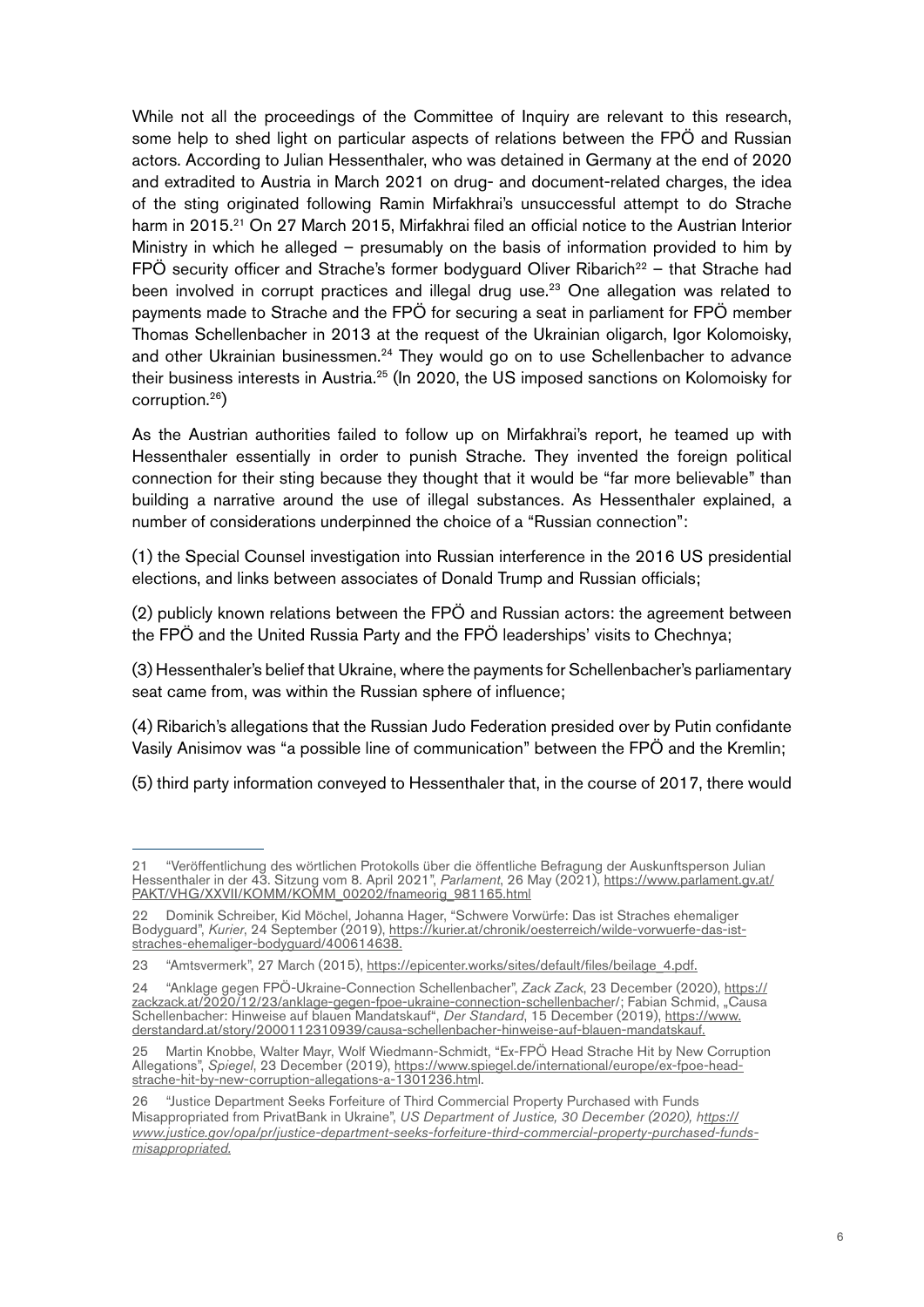be a flow of Russian money into Austrian politics through Cyprus.<sup>27</sup>

The first and second considerations are based on well-established information, but the fourth and fifth cannot be proven at the time of writing. As for the third, while the idea of Ukraine belonging to the Russian sphere of influence is a propaganda narrative pushed by the Kremlin, it is clear that Schellenbacher's engagement in controversial practices was not limited to his connections with Ukrainian businessmen. In 2020, Schellenbacher was involved in the scandal surrounding Jan Marsalek, the former chief operating officer of the now defunct German payment processing firm Wirecard.

In June 2020, an independent auditor discovered a "€1.9 billion hole" in Wirecard's accounts. Marsalek was fired and disappeared, fleeing to Russia via Belarus. Martin Weiss, Marsalek's colleague and a former department head at the Austrian Federal Office for the Protection of the Constitution and Counterterrorism (Bundesamt für Verfassungsschutz und Terrorismusbekämpfung, BVT), coordinated Marsalek's flight from Austria to Belarus. At Weiss's request, Schellenbacher arranged a private for Marsalek.<sup>28</sup> After landing in Minsk, Marsalek was reportedly taken to Russia where he was housed in the Moscow region under the supervision Russian military intelligence.<sup>29</sup> Interpol issued a Red Notice for Marsalek in August 2020.<sup>30</sup>

According to one investigative account, $31$  Marsalek had been recruited by the Russian security services in the late 1990s through the Society of Austrian-Russian Friendship (Österreichisch-Russische Freundschaftsgesellschaft, ORFG). In 2011, with the support of the ORFG, members of the ÖVP and Social Democratic Party of Austria (Sozialdemokratische Partei Österreichs, SPÖ), Marsalek was awarded "Senator status" in the ORFG, and Wirecard donated €10,000 annually to the association.<sup>32</sup> While Marsalek had links to several Austrian political parties, he evidently had a special relationship with the FPÖ. Using his contacts in the BVT and the Interior Ministry, Marsalek illegally acquired insider information from them and passed it on to Gudenus via the ORFG's General Secretary, Florian Stermann.<sup>33</sup>

## The FPÖ's Kremlin Stances under Test

In October 2017, the ÖVP, which at the time was led by the young and popular Foreign Minister Sebastian Kurz, won the most votes in Austria's parliamentary elections for the first

<sup>27 &</sup>quot;Veröffentlichung des wörtlichen Protokolls über die öffentliche Befragung der Auskunftsperson Julian Hessenthaler".

<sup>28 &</sup>quot;Schellenbacher und BVT-Beamter in Haft", *Zack Zack*, 23 January (2021), [https://zackzack.](https://zackzack.at/2021/01/23/schellenbacher-und-bvt-beamter-in-haft-sollen-marsalek-zur-flucht-ver) [at/2021/01/23/schellenbacher-und-bvt-beamter-in-haft-sollen-marsalek-zur-flucht-verholfen-haben/.](https://zackzack.at/2021/01/23/schellenbacher-und-bvt-beamter-in-haft-sollen-marsalek-zur-flucht-ver)

<sup>29 &</sup>quot;Marsalek soll sich nahe Moskau aufhalten", *Der Tagesspiegel*, 19 July (2020), [https://www.tagesspiegel.](https://www.tagesspiegel.de/sport/ex-wirecard-manager-auf-der-flucht-marsalek-soll-sich-nahe-moskau-) [de/sport/ex-wirecard-manager-auf-der-flucht-marsalek-soll-sich-nahe-moskau-aufhalten/26018638.html.](https://www.tagesspiegel.de/sport/ex-wirecard-manager-auf-der-flucht-marsalek-soll-sich-nahe-moskau-)

<sup>30 &</sup>quot;Marsalek, Jan", *Interpol*, [https://www.interpol.int/en/How-we-work/Notices/View-Red-](https://www.interpol.int/en/How-we-work/Notices/View-Red-Notices#2020-45128.)[Notices#2020-45128.](https://www.interpol.int/en/How-we-work/Notices/View-Red-Notices#2020-45128.)

<sup>31 &</sup>quot;Zachem Yan Marsalek byl nuzhen GRU?", *Dossier*, 4 January (2021), [https://dossier.center/marsalek/](ttps://dossier.center/marsalek/); See also Christo Grozev, Fidelius Schmid, Roman Lehberger, Roman Dobrokhotov, "Wirecard-Manager Marsalek offenbar nach Weißrussland geflüchtet", *Spiegel*, 18 July (2020), h[ttps://www.spiegel.de/wirtschaft/](ttps://www.spiegel.de/wirtschaft/unternehmen/wirecard-manager-jan-marsalek-offenbar-nach-weissrussla) [unternehmen/wirecard-manager-jan-marsalek-offenbar-nach-weissrussland-gefluechtet-a-b3be712f-0c90-](ttps://www.spiegel.de/wirtschaft/unternehmen/wirecard-manager-jan-marsalek-offenbar-nach-weissrussla) [48a7-9a72-df7162a92613.](ttps://www.spiegel.de/wirtschaft/unternehmen/wirecard-manager-jan-marsalek-offenbar-nach-weissrussla)

<sup>32 &</sup>quot;Wirecard: Kollateralschaden für Österreichs Russland-Freunde", *Der Standard*, 15 July (2020)[, https://]( https://www.derstandard.at/story/2000118720674/wirecard-kollateralschaden-fuer-oesterreichs-russlan) [www.derstandard.at/story/2000118720674/wirecard-kollateralschaden-fuer-oesterreichs-russland-freunde.]( https://www.derstandard.at/story/2000118720674/wirecard-kollateralschaden-fuer-oesterreichs-russlan)

<sup>33</sup> <https://orf.at/stories/3172934/>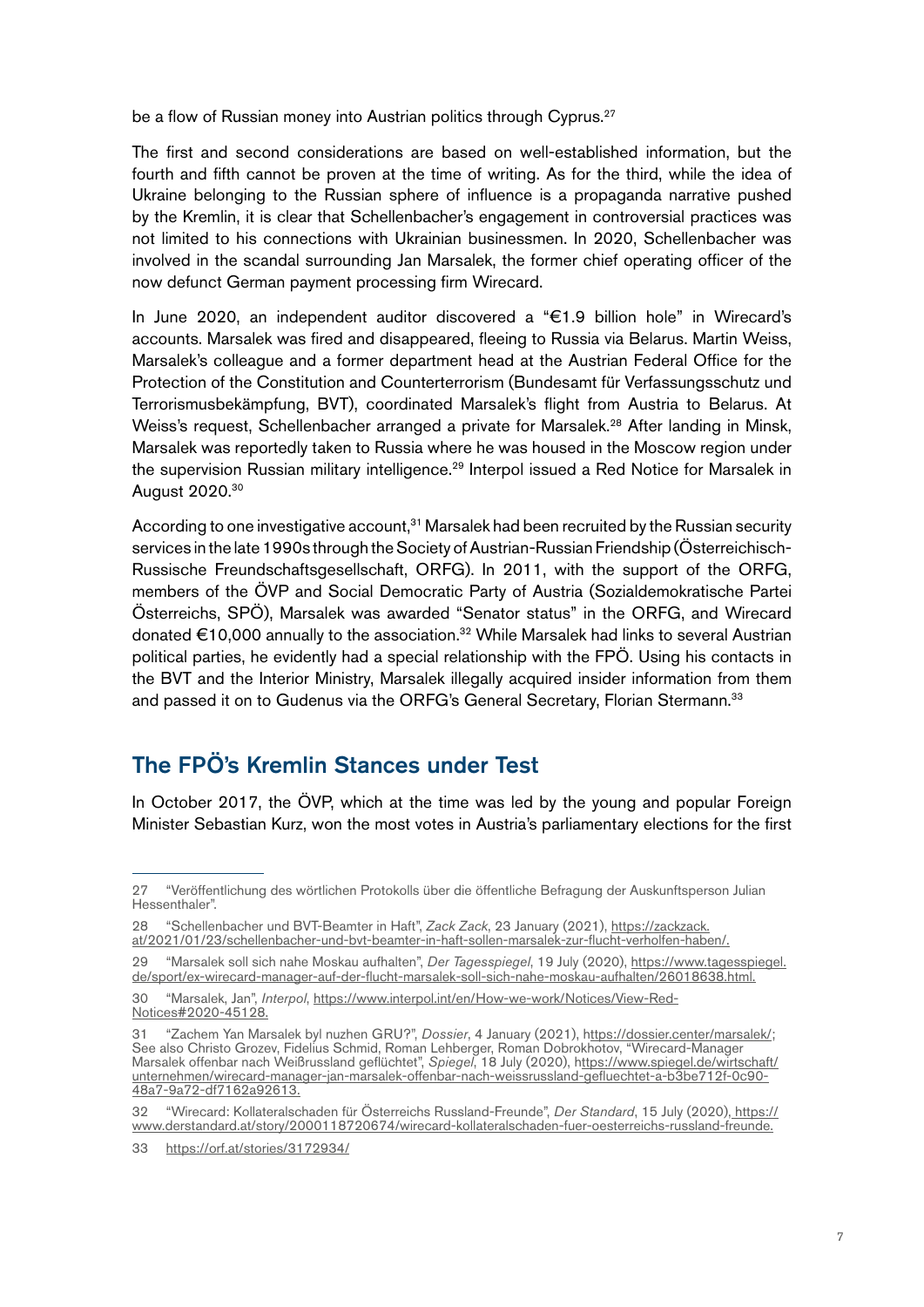time since 1966. An SPÖ/ÖVP grand coalition had been governing the country for 10 years but, even before the 2017 snap elections, Kurz and other ÖVP leaders had been considering forming a coalition with the far-right, which was closer ideologically to Kurz's right-wing party than the social democrats.<sup>34</sup> Coalitions with radical right-wing populist parties are generally frowned on in Europe, so Kurz had to convince the Austrian public that an ÖVP coalition with the FPÖ was inevitable, desirable and even unexceptional. To this end, Kurz's aides reportedly manipulated the results of public opinion polls to show that a majority of Austrians preferred an  $\ddot{\text{O}}$ VP coalition with the FP $\ddot{\text{O}}$  to any other variant of governing coalition.<sup>35</sup>

Sergey Zheleznyak, who signed the agreement with the FPÖ on behalf of the United Russia Party at the end of 2016, welcomed the results of the 2017 elections: "The electoral victory of the conservative People's Party led by young Sebastian Kurz and the significant consolidation of the position of the Freedom Party of Austria, which finished second.<sup>36</sup> attests to a strengthening of the positions of patriotic forces and Eurosceptics in Austria and Europe".<sup>37</sup> Zheleznyak also expressed his hope that the formation of an ÖVP-FPÖ governing coalition would "reflect the specific national interests of the country's citizens, rather than vague and controversial Euro-values (evrotsennosti)".38 Zheleznyak's thinly veiled excitement about the ÖVP-FPÖ coalition, which he expressed several days before Kurz had invited the FPÖ to formal coalition talks, was naturally based on the perception that Kurz and Strache would be Russia-friendly leaders. As the United Russia Party official put it, Kurz had "repeatedly spoken about the futility of anti-Russian sanctions and suggested to his European colleagues a return to dialogue [with Russia]", while Strache "supported the referendum in Crimea, does not fear cooperation with Russia and has been critical of the EU's policies".39 Zheleznyak was certain that Austria under Kurz would develop "a more active position towards European institutions", possibly implying that the country would challenge the EU consensus on the sanctions regime and be interested in "a broadening of cooperation between Russia and Austria".<sup>40</sup> The reality turned out to be much more complicated.

To add more bargaining chips to Kurz's hand in the expected coalition talks, the ÖVP researched the FPÖ's links with Russian actors prior to the 2017 elections. This research, as well as other considerations linked to the general concern in Austria and the EU about the pro-Kremlin positions of the FPÖ, probably contributed to a twofold weakening of the FPÖ's control over the Ministry of Foreign Affairs, which it had secured as part of the coalition agreement. First, the position of Foreign Minister was filled by an independent Middle East expert, Karin Kneissl. Although nominated by the FPÖ, she was not a member of the party. Second, Kurz brought European affairs under his personal control, thereby minimising the

38 Ibid.

39 Ibid.

40 Ibid.

<sup>34</sup> Reinhard Heinisch, Annika Werner, Fabian Habersack, "Reclaiming National Sovereignty: The Case of the Conservatives and the Far Right in Austria", *European Politics and Society, Vol. 21, No. 2 (2020), pp. 163-181.*

<sup>35 &</sup>quot;Sitzung des Nationalrates am 12. Oktober 2021 [Michael Schnedlitz (FPÖ)]", *Parlament*, 12 October (2021), [https://www.parlament.gv.at/PAKT/VHG/XXVII/NRSITZ/NRSITZ\\_00124/A\\_-\\_13\\_05\\_41\\_00253115.](https://www.parlament.gv.at/PAKT/VHG/XXVII/NRSITZ/NRSITZ_00124/A_-_13_05_41_00253115.html. ) [html. S](https://www.parlament.gv.at/PAKT/VHG/XXVII/NRSITZ/NRSITZ_00124/A_-_13_05_41_00253115.html. )ee also Gerald Demmel, "Zusammenfassung: Die ÖVP-Kurz-Affäre schnell erklärt – in 15 Punkten", *Kontrast*, 2 November (2021),<https://kontrast.at/oevp-korruptionsaffaere-zusammenfassung/.>

<sup>36</sup> Zheleznyak's assertion that the FPÖ took second place in the elections was incorrect: overtaken by the SPÖ, the far-right party finished third.

<sup>37 &</sup>quot;Zheleznyak: Pobeda konservatorov na vyborakh v Avstrii ukrepit pozitsii evroskeptikov", *Yedinaya Rossiya, 16 October (2017), [https://er.ru/activity/news/pobeda-v-avstrii-konservativnoj-narodnoj-partii-govorit-ob]( https://er.ru/activity/news/pobeda-v-avstrii-konservativnoj-narodnoj-partii-govorit-ob-ukreplenii-e)[ukreplenii-evroskeptikov-v-regione.]( https://er.ru/activity/news/pobeda-v-avstrii-konservativnoj-narodnoj-partii-govorit-ob-ukreplenii-e)*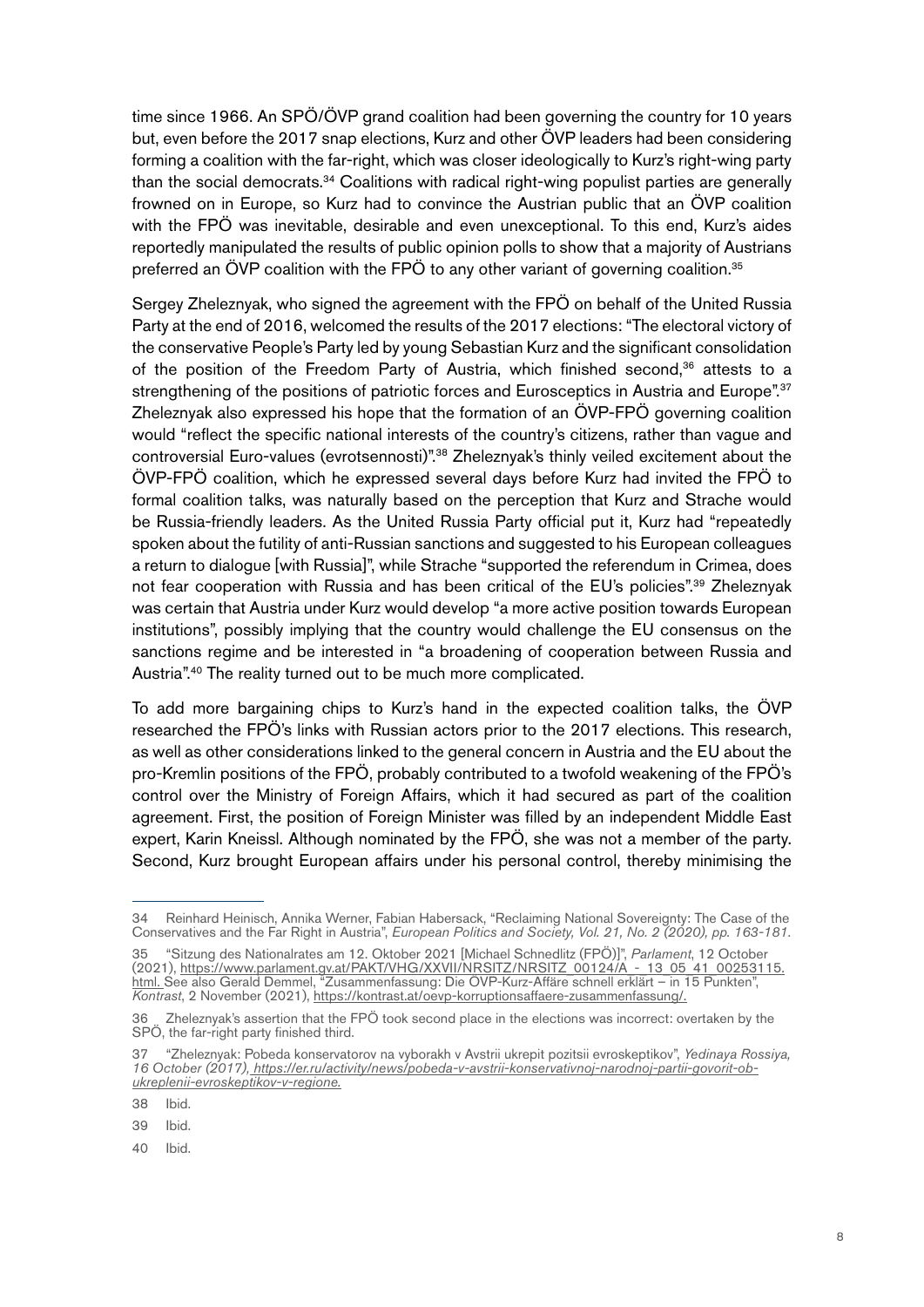FPÖ's possible influence on Austria's relations with the EU and Russia.41 Given the consistent and undisguised attempts by the FPÖ leadership – notably Strache, Gudenus and Johannes Hübner – to build closer ties with the Kremlin since 2008, as well as their direct contributions to public activities aimed at advancing Moscow's foreign policy interests, such precautions with regard to FPÖ involvement in shaping Austrian foreign policy were entirely justified.

Speaking at the joint press conference arranged with future Chancellor Kurz on the eve of taking office, future Vice Chancellor Strache declared that lifting the EU sanctions imposed on Russia for its aggression against Ukraine would be "among other goals his party would like to achieve as part of the newly formed Austrian government".<sup>42</sup> However, Strache also said that, in order to lift the sanctions, "he would seek allies among other European political forces to secure majority support" for this move, while admitting that "should such a majority fail to coalesce, his party would follow 'the common European position as required under the principle of democracy".<sup>43</sup> Admittedly, as the EU's sanctions had to be extended every six months by the unanimous approval of all EU member states, Austria could potentially have vetoed any such extension, but even as he consistently continued to criticise the sanctions and call for a normalisation of political and economic relations with Russia, $44$  Strache – now vice chancellor – recognised that use of this veto was out of the question. $45$ 

There is no evidence that, during his tenure as vice chancellor, Strache was to any serious degree pursuing EU allies with the aim of securing "majority support" for lifting the sanctions on Russia. He would undoubtedly have found support among the parties in the Europe of Nations and Freedom (ENF) political group in the European Parliament,<sup>46</sup> as well as parties such as Alternative for Germany (Alternative für Deutschland, AfD) which openly expressed pro-Kremlin positions, but the significance of that support – had it ever been garnered – would have been politically minuscule. Strache would not even have been able to convince Chancellor Kurz to alter his adherence to the EU consensus on Russia and the sanctions imposed on it. It seems safe to assume that Strache's criticism of the sanctions was nothing more than paying lip-service to the idea of unconditional friendship with Russia, while being predominantly interested in domestic developments and holding on to the power, however limited, provided by the FPÖ's coalition deal with the ÖVP.

Moreover, the FPÖ not only made no ambitious efforts to change Austria's position on the sanctions regime, but also moved away slightly from its blatantly pro-Kremlin stances. One example is the vote by FPÖ Members of the European Parliament (MEPs) on a resolution on "Russia, notably the case of Ukrainian political prisoner Oleg Sentsov", which was held in the European Parliament on 13 June 2018.<sup>47</sup> The resolution was critical of Russia and

<sup>41</sup> Matthew Karnitschnig, "Austria's (Not So) Pro-European Government", *Politico, 18 December (2017), <https://www.politico.eu/article/austrias-not-so-pro-european-government/.>*

<sup>42 &</sup>quot;Austria's Freedom Party, Fresh to Government, Vows to Fight Anti-Russian Sanctions", RT, 17 December (2017),<https://www.rt.com/news/413431-austria-fpo-russia-sanctions/.>

<sup>43</sup> Ibid.

<sup>44 &</sup>quot;Strache: 'Leidige Sanktionen gegen Russland beenden'", *OE24*, 2 June (2018), [https://www.oe24.at/](https://www.oe24.at/oesterreich/politik/strache-leidige-sanktionen-gegen-russland-beenden/335780407.) [oesterreich/politik/strache-leidige-sanktionen-gegen-russland-beenden/335780407.](https://www.oe24.at/oesterreich/politik/strache-leidige-sanktionen-gegen-russland-beenden/335780407.)

<sup>45 &</sup>quot;Strache: 'Kein Veto gegen Russland-Sanktionen'", *OÖ Nachrichten*, 7 June (2018), [https://www.](https://www.nachrichten.at/politik/innenpolitik/Strache-Kein-Veto-gegen-Russland-Sanktionen;art385,2) [nachrichten.at/politik/innenpolitik/Strache-Kein-Veto-gegen-Russland-Sanktionen;art385,2918130.](https://www.nachrichten.at/politik/innenpolitik/Strache-Kein-Veto-gegen-Russland-Sanktionen;art385,2)

<sup>46</sup> The ENF existed from 15 June 2015 until 13 June 2019, and was replaced by the Identity and Democracy group on 12 June 2019.

<sup>47 &</sup>quot;European Parliament Resolution on Russia, Notably the Case of Ukrainian Political Prisoner Oleg Sentsov", *European Parliament, 13 June (2018), [https://www.europarl.europa.eu/doceo/document/RC-8-](https://www.europarl.europa.eu/doceo/document/RC-8-2018-0288_EN.html.)*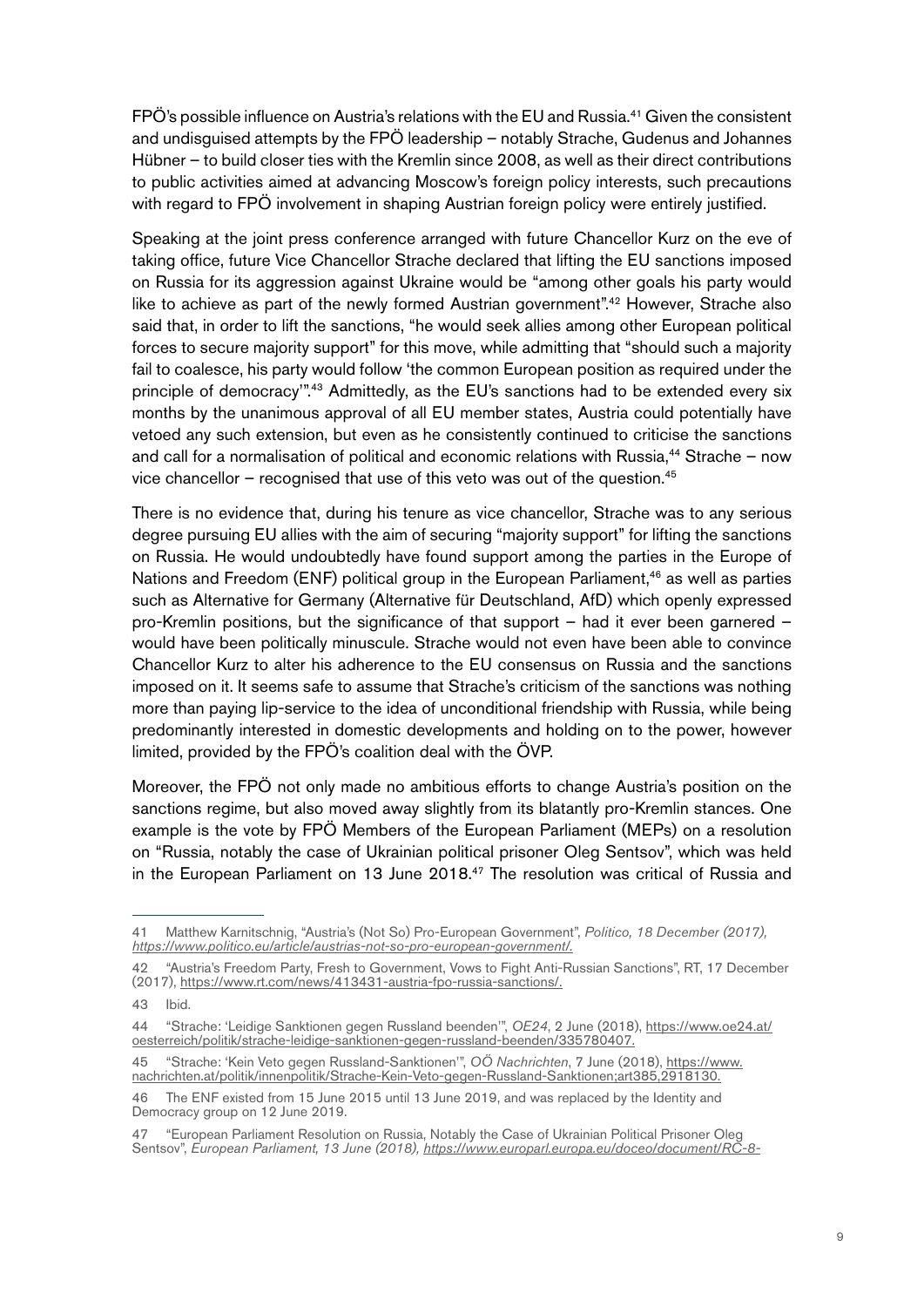made explicit references to the illegal nature of its annexation of Crimea and Sevastopol – a development that the FPÖ endorsed. Furthermore, the resolution called on EU member states "to remain firm and united in their commitment to the agreed sanctions against Russia and to prolong them<sup> $n48$ </sup> – an approach that the FPÖ had previously strongly opposed. The ENF decided to vote against the resolution but all four FPÖ MEPs abstained during the vote. The FPÖ's move was not just a rebellion, albeit mild, against its own EU political group; it was also a departure from its own prior positions. When, on 16 March 2017, the European Parliament had voted on a similar resolution, "Ukrainian political prisoners in Russia and situation in Crimea",<sup>49</sup> the FPÖ MEPs had opposed it. Thus, in abstaining on the Russiacritical resolution in 2018, once the FPÖ was part of the government coalition with the ÖVP, the far-right Austrian MEPs were trying to narrow the gap between their own foreign policy position and that of their centre-right coalition partners, whose MEPs voted in favour of the resolution.

Despite the obvious discrepancies between the FPÖ's and the ÖVP's attitudes to Russia, Kurz's approach was not dramatically different from that of Strache's. While still serving as Austria's foreign minister, had Kurz argued that Russian sanctions should gradually be lifted in return for each step in the implementation of the Minsk Protocol,<sup>50</sup> the agreement signed by the Ukrainian authorities and the aggressors to halt the warfare in eastern Ukraine. On another occasion, as Austria assumed the chair of the OSCE in 2017, Kurz said he wanted to use the country's OSCE leadership "to ease the EU sanctions imposed on Russia because of the Ukraine crisis".51 The major difference between Strache and Kurz in their perspectives on the sanctions regime was that Strache was complying with Kurz's line, while Kurz, in turn, was following the EU's general line predominantly defined by Germany and France.

Strache's balancing act between professions of friendship with Russia and loyalty to his senior coalition partner suggests that whatever benefits – tactical, personal or otherwise – the FPÖ leadership might have gained from its relations with various Russian actors – as can be inferred from the above discussion – they were never decisive in the party's strategic focus on the pursuit and retention of power.

## Gas, Waltzes and Spies

Although Vienna could not – and hardly wanted to – question the EU member states' common position with regard to Moscow, the ÖVP/FPÖ government delivered a number of economic, political and symbolic benefits for the Kremlin. Kurz first visited Russia as Austrian Chancellor at the end of February 2018. During his meeting with Putin, they agreed to establish the Russian-Austrian civil society forum "Sochi Dialogue". During his visit to Austria in June that

*[<sup>2018-0288</sup>\\_EN.html.](https://www.europarl.europa.eu/doceo/document/RC-8-2018-0288_EN.html.)*

<sup>48</sup> Ibid.

<sup>49 &</sup>quot;European Parliament Resolution of 16 March 2017 on the Ukrainian Prisoners in Russia and the Situation in Crimea", *European Parliament, 16 March (2017), [https://www.europarl.europa.eu/doceo/](https://www.europarl.europa.eu/doceo/document/TA-8-2017-0087_EN.html) [document/TA-8-2017-0087\\_EN.html](https://www.europarl.europa.eu/doceo/document/TA-8-2017-0087_EN.html)*

<sup>50 &</sup>quot;Time to Send 'Strong Signal' to Russia and Gradually Lift Sanctions – Austrian FM", *RT, 20 June (2016), <https://www.rt.com/news/347469-austria-russia-sanctions-lifting/.>*

<sup>51</sup> Christoph Schult, Markus Dettmer, "Österreich will Russland-Sanktionen locker", *Spiegel*, 30 December (2016), [https://www.spiegel.de/politik/ausland/oesterreich-will-osze-vorsitz-fuer-lockerung-der-russland](https://www.spiegel.de/politik/ausland/oesterreich-will-osze-vorsitz-fuer-lockerung-der-russland-san)[sanktionen-nutzen-a-1127914.html.](https://www.spiegel.de/politik/ausland/oesterreich-will-osze-vorsitz-fuer-lockerung-der-russland-san)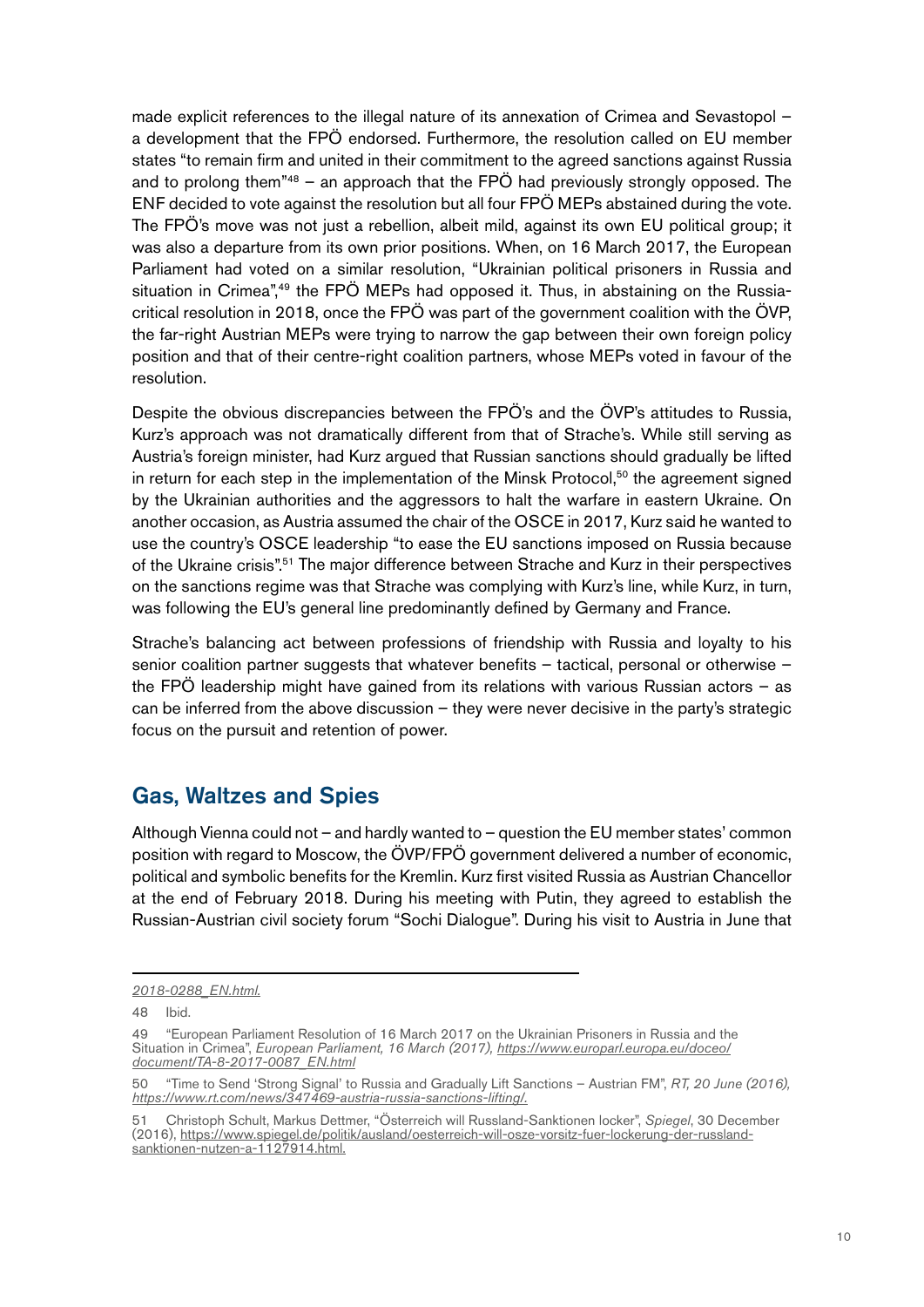year, Putin and Austria's President, Alexander van der Bellen, reached an agreement on commencing the creation of the forum. The forum was to be co-chaired by Andrey Fursenko, a US-sanctioned assistant to Putin, and Christoph Leitl, president of Eurochambres, the Association of European Chambers of Commerce and Industry. Its declared mission is "to promote the exchange of views and ideas between citizens and prominent figures in various spheres of public life: culture, education, economy, science, sports and many others".<sup>52</sup>

In March 2018, as Western nations expelled over 100 Russian diplomats in solidarity with the United Kingdom, where Russian agents had tried to murder the former Russian military intelligence officer, Sergei Skripal, using the deadly nerve agent Novichok, Austria declined to expel any diplomats or make any other diplomatic response to a Russian state-sponsored attempted assassination on European soil. As Kurz and FPÖ-nominated Foreign Minister Kneissl explained, the government wanted to "keep the channels of communication with Russia open", as they saw Austria as "a bridge builder between East and West".<sup>53</sup>

Moreover, also during Putin's visit to Austria in June 2018, Gazprom chair Alexey Miller and OMV chair Rainer Seele signed an extension of the agreement to supply natural gas to Austria until 2040. Curiously, there was no urgent need for a new agreement as "the existing gas supply contract would have run until 2028".<sup>54</sup> Apart from the obvious economic benefits to Gazprom, which prefers long-term contracts,<sup>55</sup> signing the new agreement had strong symbolic meaning: June 2018 was the 50th anniversary of the signing of the first agreement on the supply of natural gas to Austria by the Soviet Union.

Another highly symbolic event was Putin's private visit to Austria in August 2018 to attend, as a guest of honour, the wedding of Foreign Minister Kneissl. Kurz and Strache, as well as other Austrian establishment figures, were also present at the wedding. Images of Putin dancing a waltz with Kneissl, and the latter making a deep curtsey – almost kneeling before Putin – at the end of the dance,<sup>56</sup> went viral, making a laughing stock of the Austrian government. Kurz was even forced to reaffirm Austria's commitment to the EU: "Our position in Europe did not change because of a wedding. [...] Our foreign policy towards Russia is clear... We helped shape, and are committed to, all the European Union's decisions".<sup>57</sup>

Nonetheless, the damage to Austria's reputation had been done and the event contributed to even greater caution among Western allies in their dealings with the Austrian intelligence services. Earlier in the year 2018, after the FPÖ's Interior Minister, Herbert Kickl, suspended the head of the BVT and ordered raids on its offices, most likely to seize sensitive information related to far-right groups close to the FPÖ, a number of unnamed Western intelligence services stopped sharing information with their Austrian counterparts, and the latter reportedly

<sup>52 &</sup>quot;About the Dialogue", *Sochi Dialogue,<https://sochidialogue-en.com/about/.>*

<sup>53 &</sup>quot;Kurz und Kneissl: Österreich weist keine Diplomaten aus", *Die Presse*, 26 March (2018), [https://www.](https://www.diepresse.com/5395747/kurz-und-kneissl-oesterreich-weist-keine-diplomaten-aus.) [diepresse.com/5395747/kurz-und-kneissl-oesterreich-weist-keine-diplomaten-aus.](https://www.diepresse.com/5395747/kurz-und-kneissl-oesterreich-weist-keine-diplomaten-aus.)

<sup>54 &</sup>quot;OMV and Gazprom Sign Extension for Natural Gas Supplies to Austria", *OMV Group, 5 June (2018), <https://www.omv.com/en/news/omv-and-gazprom-sign-extension-for-natural-gas-supplies-to-austria.>*

<sup>55 &</sup>quot;Gazprom Interested in Long-Term Contracts with EU – Putin", *TASS, 13 October (2021), [https://tass.](https://tass.com/economy/1349207.) [com/economy/1349207.](https://tass.com/economy/1349207.)*

<sup>56</sup> Kirsti Knolle, "A Bow or a Curtsey? Austrian Minister's Gesture to Putin Sparks Furore", *Reuters, 21 August (2018),<https://www.reuters.com/article/russia-austria-wedding-idINKCN1L61D4.>*

<sup>57 &</sup>quot;Austria Says Shares EU Stance on Russia Despite Putin Visit", *Reuters, 22 August (2018), [https://](https://www.reuters.com/article/us-austria-politics/austria-says-shares-eu-stance-on-russia-despite-) [www.reuters.com/article/us-austria-politics/austria-says-shares-eu-stance-on-russia-despite-putin-visit](https://www.reuters.com/article/us-austria-politics/austria-says-shares-eu-stance-on-russia-despite-)[idUSKCN1L71CQ.](https://www.reuters.com/article/us-austria-politics/austria-says-shares-eu-stance-on-russia-despite-)*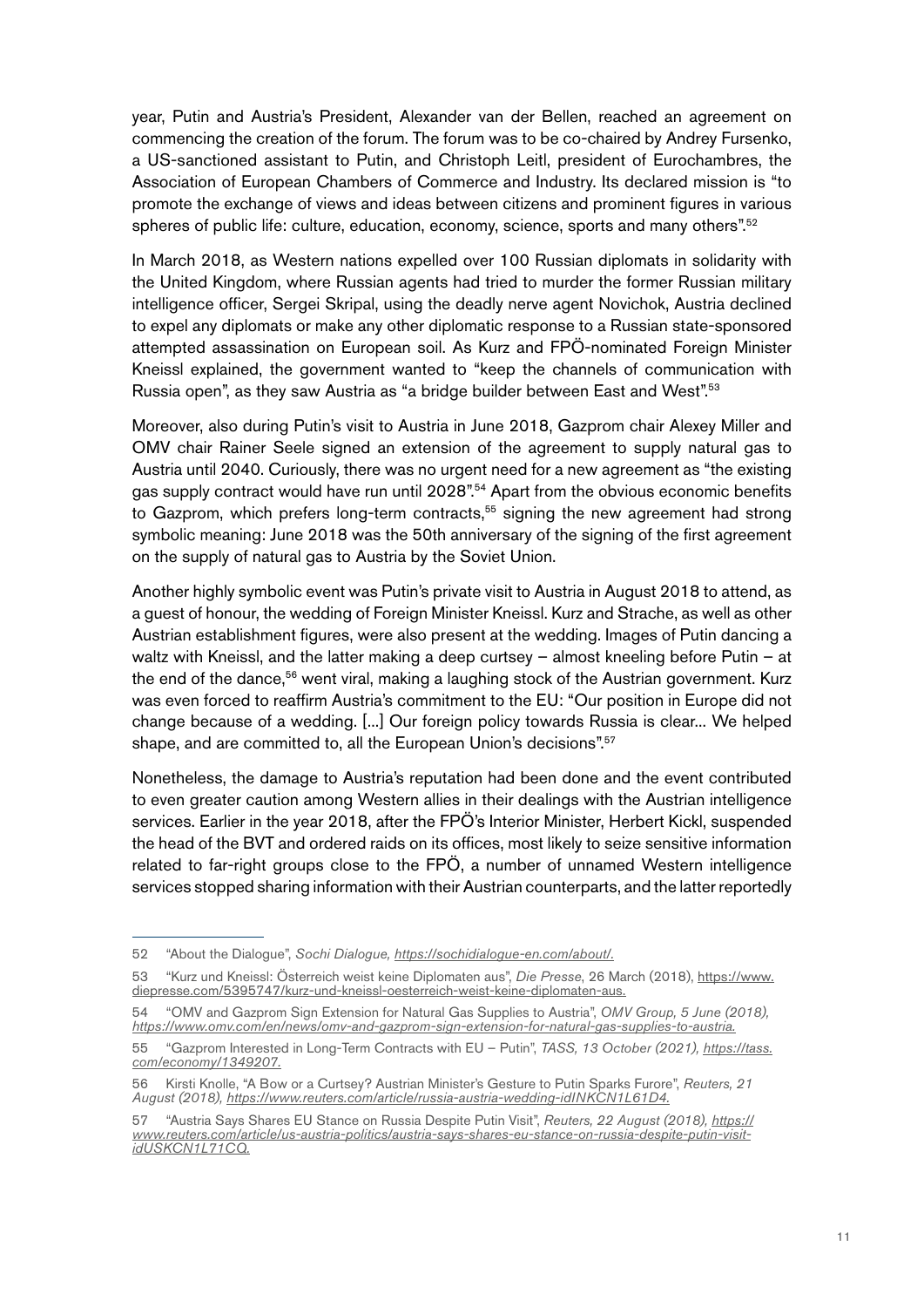reciprocated.<sup>58</sup> After Putin's visit to Kneissl's wedding, August Hanning, a former head of the German Federal Intelligence Service, warned against exchanging information with Austria.<sup>59</sup> The BVT's head, Peter Gridling, whose suspension was lifted in May 2018, later confirmed that Austria was no longer participating in the Club de Berne, an informal intelligence sharing forum between the intelligence services of the EU member states, Norway and Switzerland.<sup>60</sup> The FPÖ's links to Moscow and the far-right party's control over the Interior Ministry were reportedly the main reasons for downgrading Austria in Western intelligence circles.<sup>61</sup>

Kurz travelled to Russia again in October 2018 to meet with Putin and take part in the opening of an art exhibition, "Imperial Capitals: St Petersburg–Vienna", organised by the Russian State Hermitage Museum and the Austrian Museum of Art History. Shortly after his return, Kurz was hit by another Russia-related scandal. Perhaps as a riposte to Austria's refusal to show solidarity with Western allies when they expelled Russian diplomats, British intelligence exposed a retired colonel in the Austrian Federal Army as a spy for Russia between 1992 and September 2018.<sup>62</sup> The courts would later establish that the 71-year-old officer was guilty of "betraying state secrets", working for or helping "a foreign intelligence organisation to the detriment of Austria" and "premeditated divulgation of a military secret".<sup>63</sup> At a joint press conference with the FPÖ's Defence Minister, Mario Kunasek, Kurz declared that Russian espionage in Europe was unacceptable and should be condemned, adding that Foreign Minister Kneissl had summoned the Russian representative to the Foreign Ministry and cancelled her trip to Russia.<sup>64</sup> Russia's Foreign Minister, Sergey Lavrov, said he was "unpleasantly surprised" by the news from Vienna. He reprimanded the Austrian government: "Recently our Western partners have made it a rule not to use traditional diplomacy, but instead use so-called 'megaphone diplomacy' by publicly accusing us and for explanations about matters we know nothing about".65

Kneissl's cancelled trip had been planned for December 2018 and she had been supposed to meet with Lavrov to discuss implementation of the Sochi Dialogue forum. The cancellation was only a postponement, however, and Kneissl eventually went to Moscow in March 2019. Perhaps in order to demonstrate that relations between Austria and Russia had not been significantly damaged by the espionage scandal, Kneissl announced that Austria would

<sup>58</sup> Souad Mekhennet, Griff Witte, "Austria's Far-Right Ordered a Raid on Its Own Intelligence Service. Now Allies Are Freezing the Country out", *Washington Post, 17 August (2018), [https://www.washingtonpost.com/](https://www.washingtonpost.com/world/national-security/austrias-far-right-government-ordered-a-raid-) [world/national-security/austrias-far-right-government-ordered-a-raid-on-its-own-intelligence-service-now](https://www.washingtonpost.com/world/national-security/austrias-far-right-government-ordered-a-raid-)[allies-are-freezing-the-country-out/2018/08/17/d20090fc-9985-11e8-b55e-5002300ef004\\_story.html.](https://www.washingtonpost.com/world/national-security/austrias-far-right-government-ordered-a-raid-)*

<sup>59</sup> Peter Tiede, "Ex-BND-Chef warnt vor Info-Austausch mit Österreich!", *Bild*, 21 August (2018), [https://]( https://www.bild.de/politik/ausland/politik-ausland/ex-bnd-chef-warnt-vor-info-austausch-mit-oester) [www.bild.de/politik/ausland/politik-ausland/ex-bnd-chef-warnt-vor-info-austausch-mit-oesterreich-56771264.]( https://www.bild.de/politik/ausland/politik-ausland/ex-bnd-chef-warnt-vor-info-austausch-mit-oester) [bild.html.]( https://www.bild.de/politik/ausland/politik-ausland/ex-bnd-chef-warnt-vor-info-austausch-mit-oester)

<sup>60</sup> Fabian Schmid, "Russland-Nähe der FPÖ sorgt für Isolation des BVT", *Der Standard*, 8 April (2019), [https://www.derstandard.at/story/2000101031061/russland-naehe-der-fpoe-sorgt-fuer-isolation-des-bvt-von.](https://www.derstandard.at/story/2000101031061/russland-naehe-der-fpoe-sorgt-fuer-isolation-des-bvt-)

<sup>61</sup> Ibid.

<sup>62</sup> Michael Jungwirth, "Britischer Geheimdienst ließ Putins Spion in Österreich auffliegen", *Kleine Zeitung*, 11 November (2018), h[ttps://www.kleinezeitung.at/politik/aussenpolitik/5528189/Der-Tipp-kam-aus-London\\_](ttps://www.kleinezeitung.at/politik/aussenpolitik/5528189/Der-Tipp-kam-aus-London_Britischer-Geheimd) [Britischer-Geheimdienst-liess-Putins-Spion.](ttps://www.kleinezeitung.at/politik/aussenpolitik/5528189/Der-Tipp-kam-aus-London_Britischer-Geheimd)

<sup>63 &</sup>quot;Austrian Army Officer Found Guilty of Spying for Russia but Set Free", *Reuters, 9 June (2020), [https://](https://www.reuters.com/article/us-austria-spy-idUSKBN23G314.) [www.reuters.com/article/us-austria-spy-idUSKBN23G314.](https://www.reuters.com/article/us-austria-spy-idUSKBN23G314.)*

<sup>64 &</sup>quot;Bundeskanzler Sebastian Kurz: 'Spionage ist inakzeptabel und zu verurteilen'", *Bundeskanzleramt*, 9 November (2018), [https://www.bundeskanzleramt.gv.at/bundeskanzleramt/nachrichten-der](https://www.bundeskanzleramt.gv.at/bundeskanzleramt/nachrichten-der-bundesregierung/2017-2018/bundes)[bundesregierung/2017-2018/bundeskanzler-sebastian-kurz-spionage-ist-inakzeptabel-und-zu-verurteilen-.](https://www.bundeskanzleramt.gv.at/bundeskanzleramt/nachrichten-der-bundesregierung/2017-2018/bundes) [html.](https://www.bundeskanzleramt.gv.at/bundeskanzleramt/nachrichten-der-bundesregierung/2017-2018/bundes)

<sup>65 &</sup>quot;Austrian Colonel 'Spied for Russia since 1990s'", *BBC, 9 November (2018), [https://www.bbc.co.uk/](https://www.bbc.co.uk/news/world-europe-46155837.) [news/world-europe-46155837.](https://www.bbc.co.uk/news/world-europe-46155837.)*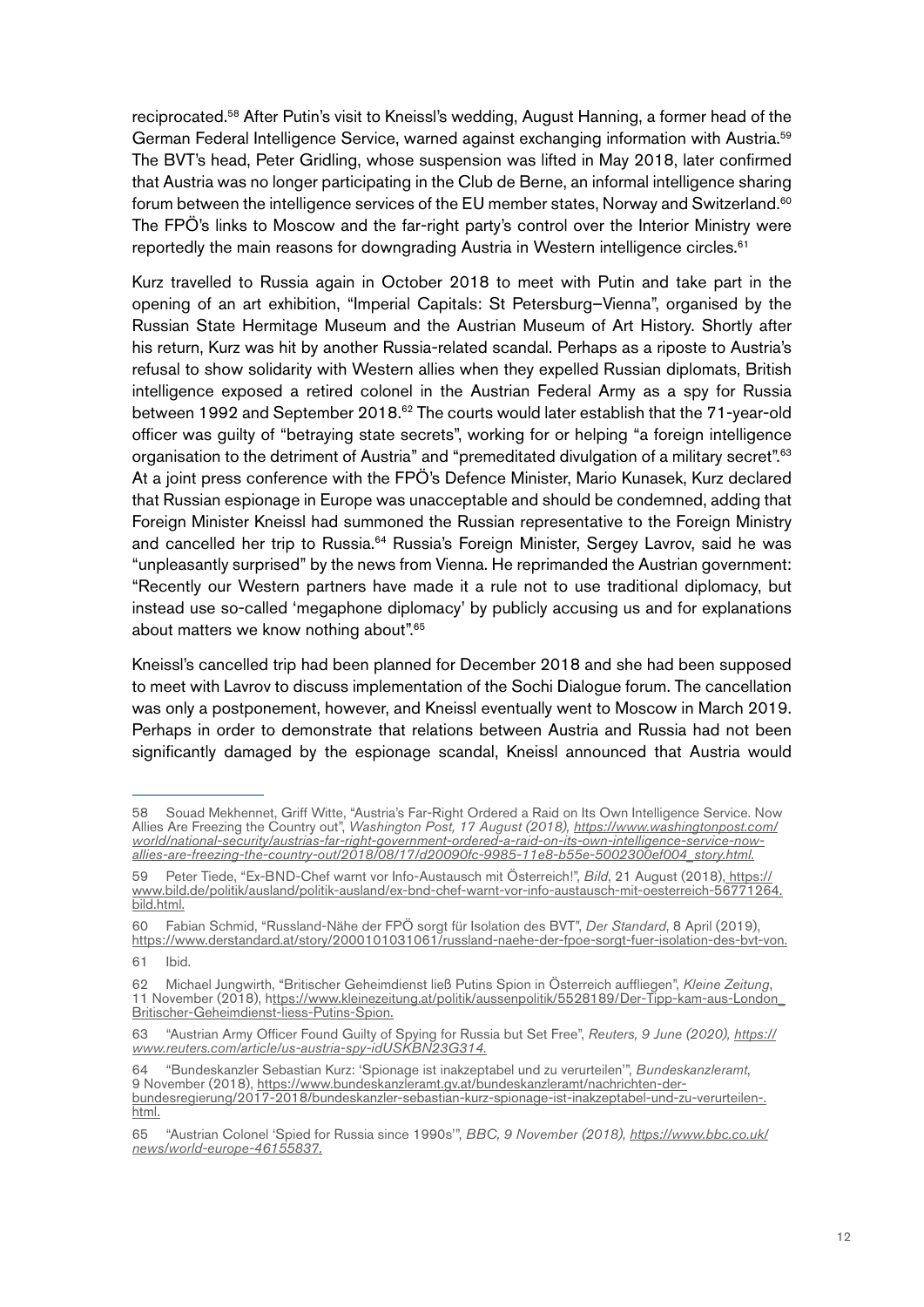open two more diplomatic offices in Russia – a consulate general in St Petersburg and an honorary consulate in Novosibirsk.66 During her visit, Kneissl and Lavrov also signed the joint statement establishing the Sochi Dialogue forum.<sup>67</sup> The founding session of the Dialogue steering committee, attended by Putin and Van der Bellen, took place in Sochi on 15 May 2019. Two days later, Süddeutscher Zeitung and Spiegel broke the Ibiza affair story.

Following the fall of the ÖVP-FPÖ government, the snap parliamentary elections on 29 September 2019 saw a dramatic decline in the FPÖ's popular support: the far-right party lost almost 10% of its vote compared to the 2017 parliamentary elections. At the end of 2019, the ÖVP reached a coalition agreement with the centre-left Die Grünen (Green party) and President Van der Bellen swore in the new government on 7 January 2020.

### Towards Neutralism

In the period 2008–19, the "Russia faction" of the FPÖ consisted of Johann Gudenus, Heinz-Christian Strache, Johannes Hübner, Andreas Karlsböck and Barbara Kappel. Hübner was publicly marginalised in 2017 following revelations that his 2016 speech at a far-right meeting contained allusions to anti-Semitism.<sup>68</sup> Karlsböck fell seriously ill in 2017 and died in November 2019.<sup>69</sup> Kappel lost the trust of the FPÖ leadership in 2018.<sup>70</sup> After Gudenus and Strache – the main proponents of pro-Kremlin positions – withdrew from FPÖ politics in the wake of the Ibiza affair, the party's Russia faction entirely ceased to exist.

Former Minister for Transport Norbert Hofer and former Interior Minister Herbert Kickl assumed the leadership of the FPÖ. Neither was part of the Russia faction or particularly enthusiastic about developing relations with Putin's regime. Moreover, in answer to questioning from the Ibiza Committee of Inquiry in March 2021, Kickl said that the party's contacts with Russian actors were one of the areas in which he had strongly disagreed with Strache, and they kept clashing:

That was something I never understood – Russia, the Balkans – why the FPÖ had any connections there, or why that was important to Strache. I did not understand. I was also always an opponent of the Ibiza vacations. This regularly led to major disagreements because I said that somehow it was not possible to reconcile having holidays somewhere in Ibiza with being the leader of the party of the little man. [...] And if he [Strache] had told me that he was going to meet some Russian oligarch in Ibiza, I would have said: 'What the hell are you doing

<sup>66 &</sup>quot;Avstriya planiruet otkryt' konsul'stva v Peterburge i Novosibirske", *RIA Novosti, 12 March (2019), [https://ria.](https://ria.ru/20190312/1551722810.html.) [ru/20190312/1551722810.html.](https://ria.ru/20190312/1551722810.html.)*

<sup>67 &</sup>quot;Foreign Minister Sergey Lavrov's Remarks and Answers to Media Questions at a Joint News Conference Following Talks with Austrian Federal Minister for Europe, Integration and Foreign Affairs Karin Kneissl, Moscow, March 12, 2019", *Ministerstvo inostrannykh del Rossiyskoy Federatsii, 12 March (2019), [https://archive.mid.ru/foreign\\_policy/news/-/]( https://archive.mid.ru/foreign_policy/news/-/asset_publisher/cKNonkJE02Bw/content/id/3566453?p_p_id) [asset\\_publisher/cKNonkJE02Bw/content/id/3566453?p\\_p\\_id=101\\_INSTANCE\\_cKNonkJE02Bw&\\_101\\_INSTANCE\\_]( https://archive.mid.ru/foreign_policy/news/-/asset_publisher/cKNonkJE02Bw/content/id/3566453?p_p_id) [cKNonkJE02Bw\\_languageId=en\\_GB.]( https://archive.mid.ru/foreign_policy/news/-/asset_publisher/cKNonkJE02Bw/content/id/3566453?p_p_id)*

<sup>68</sup> Maria Sterkl, "FPÖ-Mandatar Johannes Hübner tritt bei Nationalratswahl nach antisemitischen Anspielungen nicht mehr an", *Der Standard*, 25 July (2017), [https://www.derstandard.at/story/2000061771139/fpoe-mandatar-johannes-huebner](https://www.derstandard.at/story/2000061771139/fpoe-mandatar-johannes-huebner-tritt-bei-nationalrats)[tritt-bei-nationalratswahl-nach-antisemitischen-anspielungen.](https://www.derstandard.at/story/2000061771139/fpoe-mandatar-johannes-huebner-tritt-bei-nationalrats)

<sup>69 &</sup>quot;FPÖ-Wien trauert um Nationalratsabgeordneten a.D. Dr. Andreas Karlsböck", *APA OTS*, 23 November (2019)[, https://]( https://www.ots.at/presseaussendung/OTS_20191123_OTS0019/fpoe-wien-trauert-um-nationalratsabgeordne) [www.ots.at/presseaussendung/OTS\\_20191123\\_OTS0019/fpoe-wien-trauert-um-nationalratsabgeordneten-ad-dr-andreas]( https://www.ots.at/presseaussendung/OTS_20191123_OTS0019/fpoe-wien-trauert-um-nationalratsabgeordne)[karlsboeck.]( https://www.ots.at/presseaussendung/OTS_20191123_OTS0019/fpoe-wien-trauert-um-nationalratsabgeordne)

<sup>70 &</sup>quot;Damit können wir sie ruhigstellen", *Zack Zack*, 21 April (2020), [https://zackzack.at/2020/04/21/damit-koennen-wir](https://zackzack.at/2020/04/21/damit-koennen-wir-sie-ruhig-stellen-vilimsky-strache-bluemel-beweise-)[sie-ruhig-stellen-vilimsky-strache-bluemel-beweise-fuer-postenschacher/.](https://zackzack.at/2020/04/21/damit-koennen-wir-sie-ruhig-stellen-vilimsky-strache-bluemel-beweise-)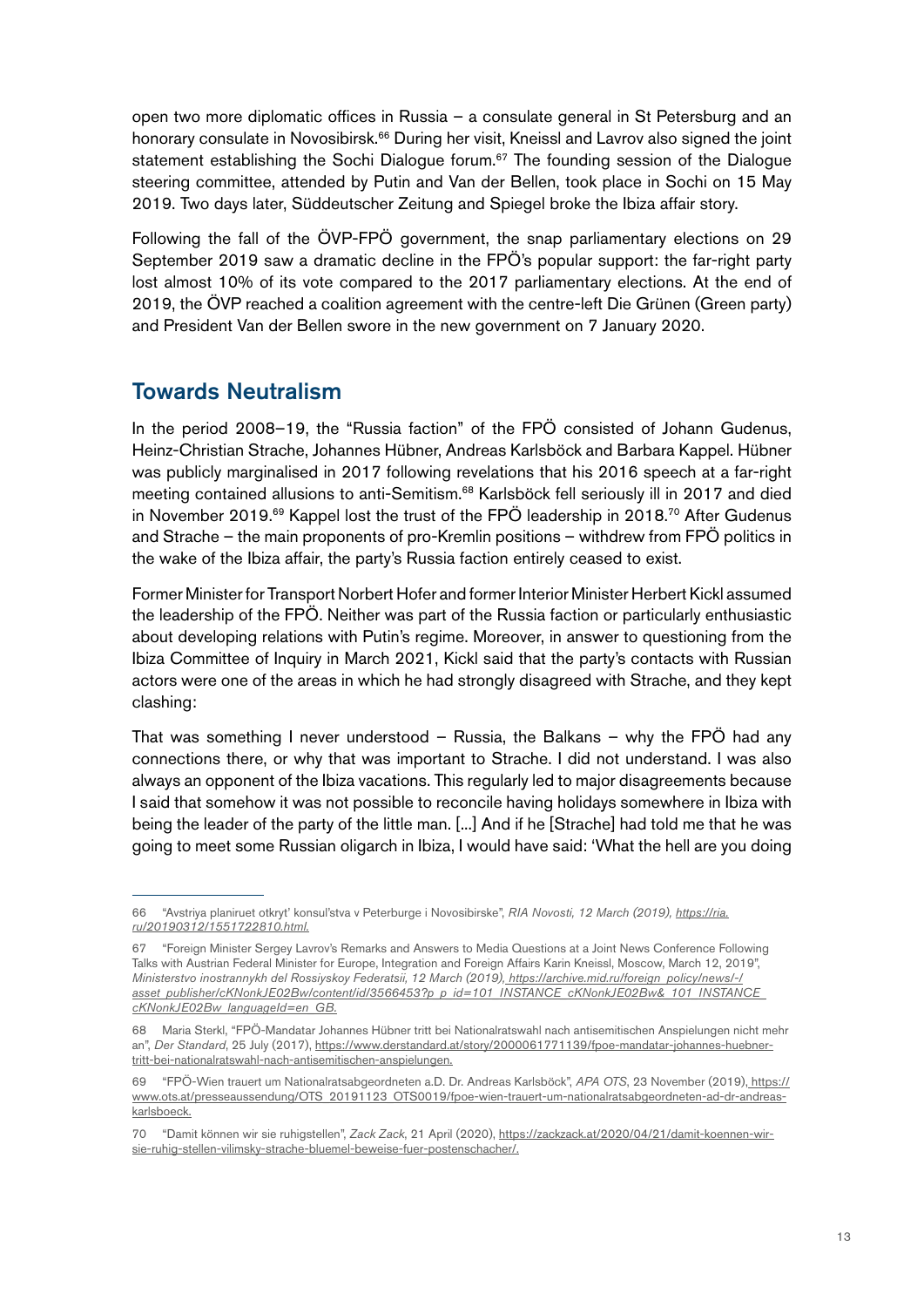with a Russian oligarch, damn it?'.<sup>71</sup>

According to Kickl,<sup>72</sup> and as the above observations suggest, they never made these points of friction public. However, their existence helps explain why the relations with Moscow developed by the Russia faction were driven by personal – or at best tactical – considerations of that faction, rather than a strategic focus of the party as a whole.

Another important political characteristic of the FPÖ in this context is the party's historically complicated and often confusing attitude to the US. In the 1990s, under the leadership of Jörg Haider, the FPÖ had been friendly towards the US. After Haider resigned as leader of the party (while remaining an influential member) at the beginning of the 2000s, he started cooperating with the Iraqi regime of President Saddam Hussein and his positions shifted to anti-Americanism. Officially, the FPÖ was critical of Haider's anti-US stances, but some prominent members were supportive of Haider's foreign policy views. One of these was Ewald Stadler, who founded the Austrian-Iraqi Society and together with Haider worked with the Iraqi regime.<sup>73</sup> Haider left the FPÖ in April 2005 and Strache was elected leader of the party in the same month. Stadler, who by then was president of the FPÖ's Freedom Academy responsible for the training of FPÖ members, was apparently able to exert some impact on the development of Strache's foreign policy, impressing anti-Americanism and anti-globalism on him, and it was Stadler who organised the meeting between Strache and Gudenus, and Russian diplomats in 2005.74

Stadler and Strache parted ways in 2006–2007, but Gudenus, who had been close to Strache, deepened his scepticism of the US and was instrumental in the creation of the FPÖ Russia faction. At the same time, however, Strache and other high-ranking members of the party, conceivably linked to their critique of Islam, developed positive opinions about Serbia and Israel – countries characterised by strong nationalist sentiments and a history of conflicts with predominantly Muslim societies, most recently Kosovo and Palestine, respectively.<sup>75</sup> In 2010, Strache visited Israel together with a number of other members of European rightwing populist parties.<sup>76</sup> They were received in the Israeli Knesset and issued a "Jerusalem Declaration" that, in particular, "unrestrictedly acknowledge<sup>[d]</sup> the right of the State of Israel to exist within safe and internationally recognised borders" and accepted "Israel's right to self-defence against all forms of aggression, especially against Islamic terror".<sup>77</sup>

On his return from Israel, Strache declared that he wanted to visit the US to meet with

<sup>71 &</sup>quot;Veröffentlichung des wörtlichen Protokolls über die öffentliche Befragung der Auskunftsperson Herbert Kickl in der 41. Sitzung vom 17. März 2021", *Parlament*, 26 May (2021), [https://www.parlament.gv.at/PAKT/VHG/XXVII/KOMM/](https://www.parlament.gv.at/PAKT/VHG/XXVII/KOMM/KOMM_00199/fnameorig_981145.html.) [KOMM\\_00199/fnameorig\\_981145.html.](https://www.parlament.gv.at/PAKT/VHG/XXVII/KOMM/KOMM_00199/fnameorig_981145.html.)

<sup>72</sup> Ibid.

<sup>73 &</sup>quot;Jörg Haiders geheime Geldgeschäfte mit dem irakischen Diktator Saddam Hussein", *Profil*, 7 August (2010), [https://](https://www.profil.at/home/joerg-haiders-geldgeschaefte-diktator-saddam-hussein-274862.) [www.profil.at/home/joerg-haiders-geldgeschaefte-diktator-saddam-hussein-274862.](https://www.profil.at/home/joerg-haiders-geldgeschaefte-diktator-saddam-hussein-274862.)

<sup>74 &</sup>quot;HC Strache knüpft Diplomaten-Kontakte".

<sup>75</sup> Oliver Pink, "'Outlaws' unter sich: Der serbophile HC Strache", *Die Presse*, 19 February (2008), https://www.diepresse. com/364103/bdquooutlawsldquo-unter-sich-der-serbophile-hc-strache; Thomas Seifert, "Besuch aus Israel für HC Strache", *Die Presse*, 21 December (2010), <https://www.diepresse.com/620485/besuch-aus-israel-fuer-hc-strache.>

<sup>76</sup> Apart from Strache, the delegation featured Filip Dewinter, a senior member of Belgium's Vlaams Belang (Flemish Interest), René Stadtkewitz, founder of Germany's Die Freiheit (Freedom), and Kent Ekeroth, the international secretary of the Sverigedemokraterna (Sweden Democrats).

<sup>77 &</sup>quot;FPÖ: Strache: Jerusalemer Erklärung", *APA OTS*, 7 December (2010), [https://www.ots.at/presseaussendung/](https://www.ots.at/presseaussendung/OTS_20101207_OTS0199/fpoe-strache-jerusalemer-erklaerung) [OTS\\_20101207\\_OTS0199/fpoe-strache-jerusalemer-erklaerung.](https://www.ots.at/presseaussendung/OTS_20101207_OTS0199/fpoe-strache-jerusalemer-erklaerung) In December 2010, upon Strache's invitation, Israel's Vice Minister Ayoob Kara of the right-wing Likud (Consolidation) party visited Austria and conducted talks with the FPÖ, which he called "an ally in the fight against radical Islamism and terrorism", see "FPÖ: Strache begrüßt israelischen Vize-Minister Ayoob Kara in Wien", *APA OTS, 21 December (2010), [https://www.ots.at/presseaussendung/OTS\\_20101221\\_OTS0229/fpoe]( https://www.ots.at/presseaussendung/OTS_20101221_OTS0229/fpoe-strache-begruesst-israelischen-vize-m)[strache-begruesst-israelischen-vize-minister-ayoob-kara-in-wien.]( https://www.ots.at/presseaussendung/OTS_20101221_OTS0229/fpoe-strache-begruesst-israelischen-vize-m)*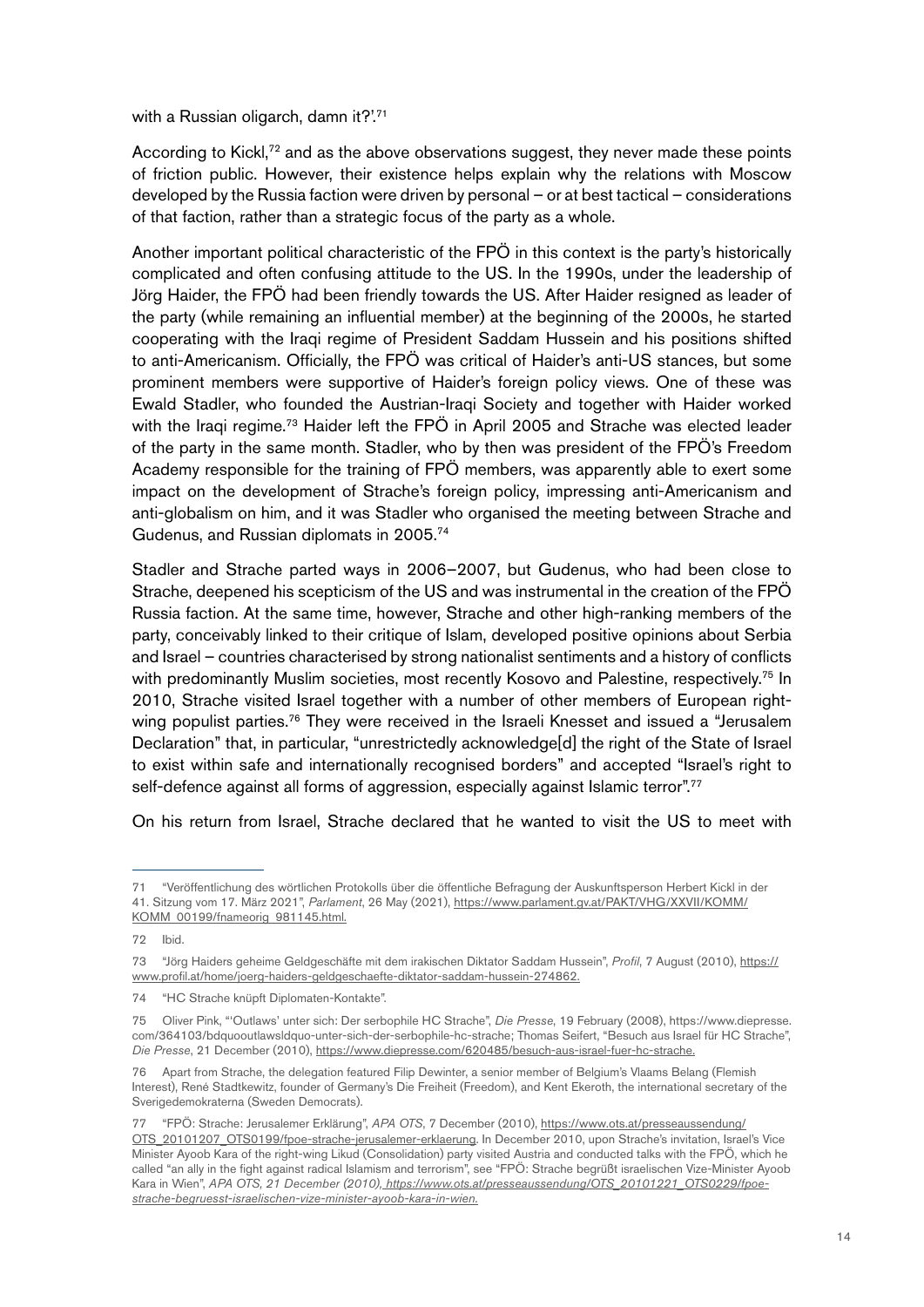representatives of the Tea Party movement, which he called "a very interesting grassroots movement [that has emerged] directly from the dissatisfied population".<sup>78</sup> There is no evidence that Strache visited the US at this time but, given later developments, it seems plausible to assert that the interest in the right wing of the US Republican Party – not only from Strache but also from various other members of the FPÖ – evolved alongside the activities of the Russia faction.

In the period 2014–2017, leading members of the FPÖ paid several visits to the US. In March 2014, a group of FPÖ politicians – featuring Karlsböck, the party's General Secretary, MEP Harald Vilimsky and Viennese FPÖ activist Maximilian Krauss – travelled to the US to take part in the Conservative Political Action Conference (CPAC) hosted by the American Conservative Union.79 In the autumn of 2016, an FPÖ delegation featuring Strache, Vilimsky, Krauss, Georg Mayer MEP and two regional leaders of the FPÖ, Mario Kunasek and Marlene Svazek, went to the US in the run-up to the US presidential election.<sup>80</sup> During their trip, they met with a number of officials, politicians and activists, but no details about these meetings have been made public. Some members of the FPÖ delegation, excluding Strache, reportedly met with Michael Flynn, then a national security adviser to Donald Trump as part of his 2016 presidential campaign.<sup>81</sup> They later celebrated Trump's victory in Trump Tower in New York.<sup>82</sup>

Like a number of other European radical right-wing populist parties, the FPÖ seemed excited by the Trump presidency and the rise of the US right symbolised by his 2016 electoral victory. Strache, his adviser Hofer and Kunasek visited the US to meet with representatives of the right wing of the Republican Party – Congressman Steve King and former Congresswoman Michele Bachmann.<sup>83</sup> Vilimsky also travelled to Washington DC in February 2017 to participate in CPAC, later posting a picture of himself on Facebook with Trump giving a speech in the background, and describing the controversial US president as "a great politician challenging corrupt leftist political networks and the international fake news media".<sup>84</sup>

Ironically, when Strache (or his social media management team) publicised the signing of the agreement with the United Russia party in December 2016, he enthused about the fact that he had led the FPÖ delegation to the US only weeks before. He called his party "a bridge builder and peacemaker", and stressed the need for "solidarity between the USA and Russia [...] in order to achieve diplomatic pacification" of the conflicts in Syria and Ukraine, and to lift

<sup>78</sup> Rainer Nowak, "Strache: Nach Israel nun zur Tea Party", *Die Presse*, 11 December (2010), [https://www.diepresse.](https://www.diepresse.com/617722/strache-nach-israel-nun-zur-tea-party.) [com/617722/strache-nach-israel-nun-zur-tea-party.](https://www.diepresse.com/617722/strache-nach-israel-nun-zur-tea-party.)

<sup>79</sup> Harald Vilimsky, "CPAC. 3 Tage Washington mit @AKarlsboeck neigen sich dem Ende zu", *Twitter*, 8 March (2014), <https://www.twitter.com/vilimsky/status/442332208452616192>; Maximilian Krauss, "3 spannende Tage mit @vilimsky und @ AKarlsboeck in Washington!", *Twitter*, 8 March (2014)[, https://www.twitter.com/Max\\_Krauss/status/442335094737739776]( https://www.twitter.com/Max_Krauss/status/442335094737739776.).

<sup>80 &</sup>quot;FPÖ-Delegation war bei Trumps Wahlparty", *Die Presse*, 14 November (2016), [https://www.diepresse.com/5118079/]( https://www.diepresse.com/5118079/fpoe-delegation-war-bei-trumps-wahlparty) [fpoe-delegation-war-bei-trumps-wahlparty]( https://www.diepresse.com/5118079/fpoe-delegation-war-bei-trumps-wahlparty); "Strache traf Trumps Berater in Washington", *OÖ Nachrichten*, 15 November (2016), [https://www.nachrichten.at/nachrichten/ticker/Strache-traf-Trumps-Berater-in-Washington;art449,2403787.](https://www.nachrichten.at/nachrichten/ticker/Strache-traf-Trumps-Berater-in-Washington;art449,24037)

<sup>81 &</sup>quot;Treffen mit Trump-Berater: Hat Strache gelogen?", *Kurier*, 23 December (2016), [https://kurier.at/politik/inland/](https://kurier.at/politik/inland/sprecher-des-designierten-us-praesidenten-donald-trump-dementiert-t) [sprecher-des-designierten-us-praesidenten-donald-trump-dementiert-treffen-zwischen-heinz-christian-strache-und-michael](https://kurier.at/politik/inland/sprecher-des-designierten-us-praesidenten-donald-trump-dementiert-t)[flynn/237.308.157.](https://kurier.at/politik/inland/sprecher-des-designierten-us-praesidenten-donald-trump-dementiert-t)

<sup>82 &</sup>quot;FPÖ-Delegation war bei Trumps Wahlparty".

<sup>83 &</sup>quot;Strache und Hofer in Washington", *Kurier*, 20 January (2017), [https://kurier.at/politik/ausland/strache-und-hofer-in](https://kurier.at/politik/ausland/strache-und-hofer-in-washington/241.934.722.)[washington/241.934.722.](https://kurier.at/politik/ausland/strache-und-hofer-in-washington/241.934.722.)

<sup>84</sup> Harald Vilimsky, "Großartige Rede von Donald Trump in Washington", *Facebook*, 24 February (2017), [https://www.](ttps://www.facebook.com/Vilimsky.Harald/photos/großartige-rede-von-donald-trump-in-washington-cpac-j) [facebook.com/Vilimsky.Harald/photos/großartige-rede-von-donald-trump-in-washington-cpac-jetzt-wo-ich-mich-aus](ttps://www.facebook.com/Vilimsky.Harald/photos/großartige-rede-von-donald-trump-in-washington-cpac-j)[nächst/1220285024757109/.](ttps://www.facebook.com/Vilimsky.Harald/photos/großartige-rede-von-donald-trump-in-washington-cpac-j)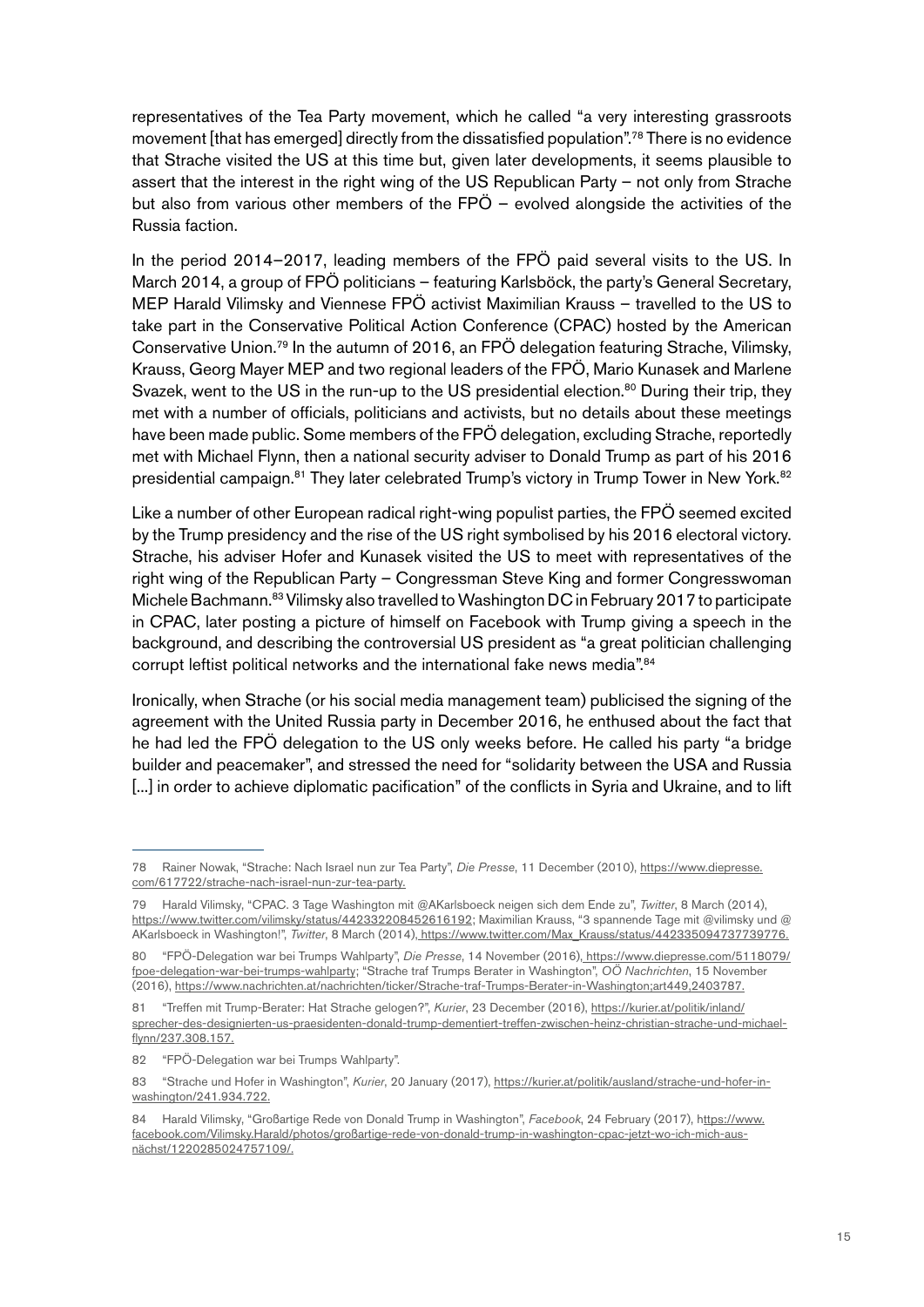the sanctions imposed on Russia.<sup>85</sup>

It would be an exaggeration to talk of a "Trump faction" in the FPÖ comparable to the Russia faction in size, or the time and effort invested in the development of bilateral relations. However, the accidental overlap between the Trump presidency, which was hailed by many radical right wing populists in Europe, including the leadership of the FPÖ, and the participation of Strache's party in the coalition government helps to explain an important discrepancy between the FPÖ and the ruling Russian elites that obstructed, rather than furthered, their relationship. With Trump as US president, the FPÖ leadership was unwilling to adopt the anti-US positions pushed by their Russian partners alongside their pro-Kremlin positions. Moreover, while Kneissl was not a member of the FPÖ, it is nonetheless telling that when Lavrov lashed out against the US during his meeting with her in March 2019, strongly condemning alleged US pressure on Europe to fight Russian influence, she tactfully evaded siding with the Russian foreign minister.<sup>86</sup>

In the wake of the fallout from the Ibiza affair, the FPÖ became engaged in protracted arguments with Strache and was plagued by internal strife between Hofer and Kickl, all of which left no room for developing new foreign policy ideas. Following the withdrawal of the Russia faction, and later the start of the COVID-19 pandemic, the FPÖ reverted to what it had often been before when not pursuing relations with foreign actors: a neutralist "party of the little man", presumably very much to the satisfaction of Kickl who eventually took on the leadership of the party.

The FPÖ could still express its foreign policy positions, particularly in relation to Russia, in the European Parliament, where the party's three MEPs with Vilimsky at the helm voted on resolutions on international affairs. Table 1 compares the voting behaviour of Vilimsky and the other two FPÖ MEPs – Roman Haider and Georg Mayer – with the voting patterns of the Identity and Democracy (ID) group – on resolutions and reports critical of the domestic and international behaviour of the Russian authorities in the period between November 2019 and April 2022.

| Date of vote | <b>Name of document</b>                                 | FPÖ vote | ID group vote |
|--------------|---------------------------------------------------------|----------|---------------|
|              | 28 Nov. 2019   Recent actions by the Russian Federation | Abstain  | Abstain       |
|              | against Lithuanian judges, prosecutors                  |          |               |
|              | and investigators involved in investigating             |          |               |
|              | the events in Vilnius on 13 January 1991 <sup>87</sup>  |          |               |

Table 1. FPÖ and ID group voting on European Parliament resolutions and reports critical of Russia

<sup>85 &</sup>quot;Treffen mit Trump-Berater".

<sup>86 &</sup>quot;Lawrow: Die diktatorische US-Außenpolitik wird kein gutes Ende nehmen", *RT*, 13 March (2019), [https://de.rt.com/](https://de.rt.com/kurzclips/video/85651-lawrow-diktatorische-us-aussenpolitik-wird/.) [kurzclips/video/85651-lawrow-diktatorische-us-aussenpolitik-wird/.](https://de.rt.com/kurzclips/video/85651-lawrow-diktatorische-us-aussenpolitik-wird/.)

<sup>87 &</sup>quot;European Parliament Resolution on Recent Actions by the Russian Federation against Lithuanian Judges, Prosecutors and Investigators Involved in Investigating the Tragic Events of 13 January 1991 in Vilnius", *European Parliament*, 26 November (2019), [https://www.europarl.europa.eu/doceo/document/RC-9-2019-0182\\_EN.html.](https://www.europarl.europa.eu/doceo/document/RC-9-2019-0182_EN.html.)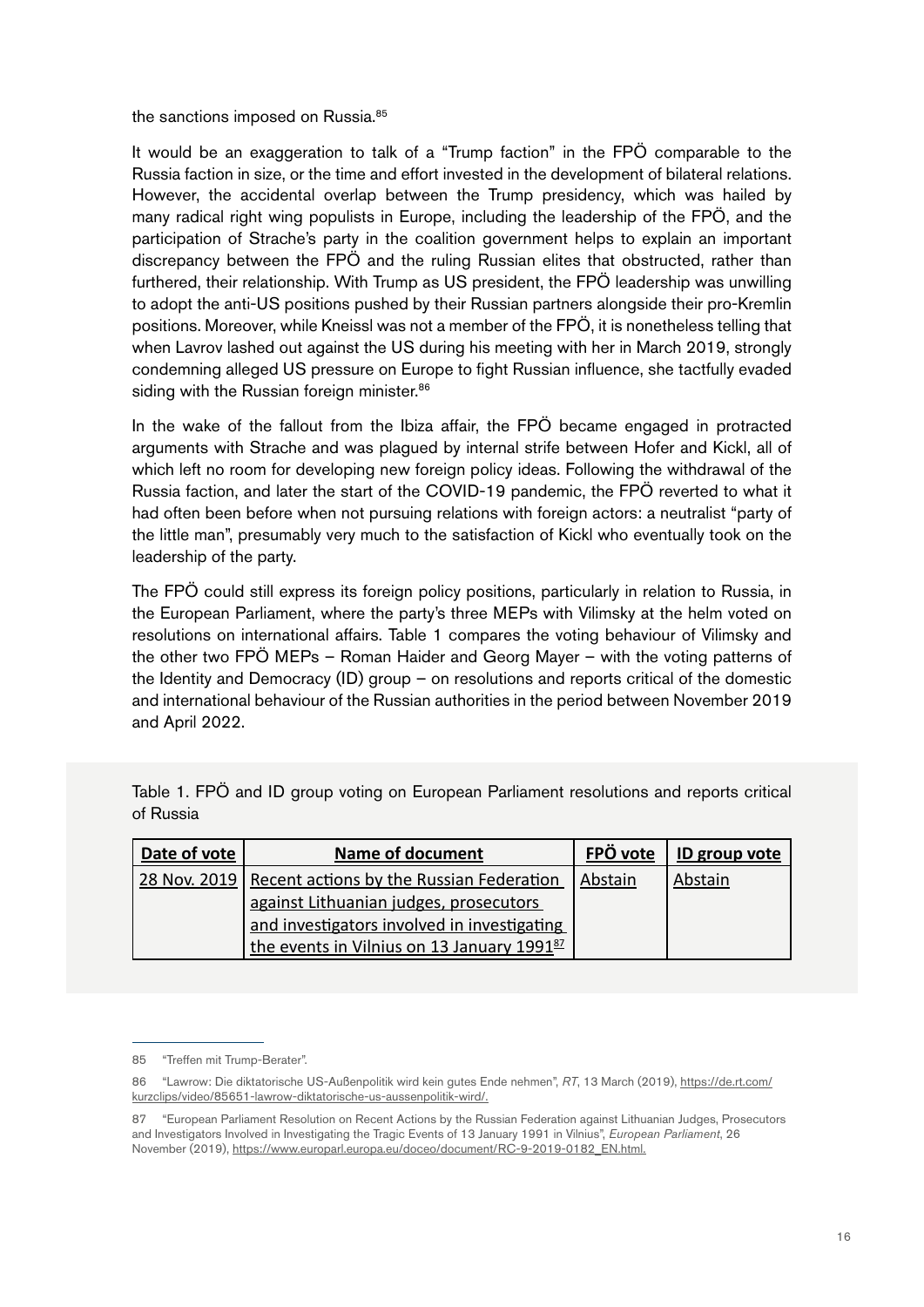| 17 Sep. 2020    | Situation in Russia, the poisoning of Alex-<br>ei Navalny <sup>88</sup>                                                                                                                                                | <b>Against</b> | <b>Against</b> |
|-----------------|------------------------------------------------------------------------------------------------------------------------------------------------------------------------------------------------------------------------|----------------|----------------|
| 10 Feb. 2021    | <b>EU Association Agreement with Ukraine</b> <sup>89</sup>                                                                                                                                                             | <b>Against</b> | <b>Against</b> |
| 29 Apr. 2021    | Russia, the case of Alexei Navalny, military<br>build-up on Ukraine's border and Russian<br>attack in the Czech Republic <sup>90</sup>                                                                                 | <b>Abstain</b> | <b>Against</b> |
| 10 June<br>2021 | The listing of German NGOs as "unde-<br>sirable organisations" by Russia and the<br>detention of Andrei Pivovarov <sup>91</sup>                                                                                        | Abstain        | <b>Against</b> |
| 15 Sep. 2021    | Direction of EU-Russia political relations <sup>92</sup>                                                                                                                                                               | <b>Abstain</b> | <b>Against</b> |
| 16 Dec. 2021    | Continuous crackdown on civil society<br>and human rights defenders in Russia: the<br>case of human rights organisation Memo-<br>rial <sup>93</sup>                                                                    | Abstain        | <b>Against</b> |
| 16 Dec. 2021    | Situation at the Ukrainian border and in<br>Russian-occupied territories of Ukraine <sup>94</sup>                                                                                                                      | Abstain        | <u>For</u>     |
| 1 Mar. 2022     | Russian aggression against Ukraine <sup>95</sup>                                                                                                                                                                       | Abstain        | <u>For</u>     |
| 7 Apr. 2022     | Conclusions of the European Council<br>meeting of 24-25 March 2022, includ-<br>ing the latest developments of the war<br>against Ukraine and the EU sanctions<br>against Russia and their implementation <sup>96</sup> | <b>Abstain</b> | <u>For</u>     |

93 "European Parliament Resolution on the Continuous Crackdown on Civil Society and Human Rights Defenders in Russia: The Case of Human Rights Organisation Memorial", *European Parliament*, 15 December (2021), [https://www.](https://www.europarl.europa.eu/doceo/document/RC-9-2021-0604_EN.html) [europarl.europa.eu/doceo/document/RC-9-2021-0604\\_EN.html](https://www.europarl.europa.eu/doceo/document/RC-9-2021-0604_EN.html)

<sup>88 &</sup>quot;European Parliament Resolution on the Situation in Russia: the Poisoning of Alexei Navalny", *European Parliament*, 15 September (2020), [https://www.europarl.europa.eu/doceo/document/RC-9-2020-0280\\_EN.html.](https://www.europarl.europa.eu/doceo/document/RC-9-2020-0280_EN.html.)

<sup>89 &</sup>quot;Report on the Implementation of the EU Association Agreement with Ukraine", *European Parliament*, 17 November (2020), [https://www.europarl.europa.eu/doceo/document/A-9-2020-0219\\_EN.html.](https://www.europarl.europa.eu/doceo/document/A-9-2020-0219_EN.html.)

<sup>90 &</sup>quot;European Parliament Resolution on Russia, the Case of Alexei Navalny, the Military Build-up on Ukraine's Border and Russian Attacks in the Czech Republic", *European Parliament*, 28 April (2021), [https://www.europarl.europa.eu/doceo/](https://www.europarl.europa.eu/doceo/document/RC-9-2021-0236_EN.html.) [document/RC-9-2021-0236\\_EN.html.](https://www.europarl.europa.eu/doceo/document/RC-9-2021-0236_EN.html.)

<sup>91 &</sup>quot;European Parliament Resolution on the Listing of German NGOs as 'Undesirable Organisations by Russia and the Detention of Andrei Pivovarov", *European Parliament*, 9 June (2021), [https://www.europarl.europa.eu/doceo/document/RC-](https://www.europarl.europa.eu/doceo/document/RC-9-2021-0347_EN.html)[9-2021-0347\\_EN.html](https://www.europarl.europa.eu/doceo/document/RC-9-2021-0347_EN.html)

<sup>92 &</sup>quot;Report on a European Parliament Recommendation to the Council, the Commission and the Vice-President of the Commission / High Representative of the Union for Foreign Affairs and Security Policy on the Direction of EU-Russia Political Relations", *European Parliament*, 28 July (2021), [https://www.europarl.europa.eu/doceo/document/A-9-2021-0259\\_]( https://www.europarl.europa.eu/doceo/document/A-9-2021-0259_EN.html.) [EN.html.]( https://www.europarl.europa.eu/doceo/document/A-9-2021-0259_EN.html.)

<sup>94 &</sup>quot;European Parliament Resolution on the Situation at the Ukrainian Border and in Russian-Occupied Territories of Ukraine", *European Parliament*, 15 December (2021), [https://www.europarl.europa.eu/doceo/document/RC-9-2021-0594\\_]( https://www.europarl.europa.eu/doceo/document/RC-9-2021-0594_EN.html.) [EN.html.]( https://www.europarl.europa.eu/doceo/document/RC-9-2021-0594_EN.html.)

<sup>95 &</sup>quot;European Parliament Resolution on the Russian Aggression against Ukraine", *European Parliament*, 28 February (2022), [https://www.europarl.europa.eu/doceo/document/B-9-2022-0123\\_EN.html.](https://www.europarl.europa.eu/doceo/document/B-9-2022-0123_EN.html.)

<sup>96 &</sup>quot;European Parliament Resolution on the Conclusions of the European Council Meeting of 24-25 March 2022, Including the Latest Developments of the War against Ukraine and the EU Sanctions against Russia and Their Implementation", *European Parliament*, 6 April (2022), [https://www.europarl.europa.eu/doceo/document/RC-9-2022-0197\\_EN.html.](https://www.europarl.europa.eu/doceo/document/RC-9-2022-0197_EN.html.)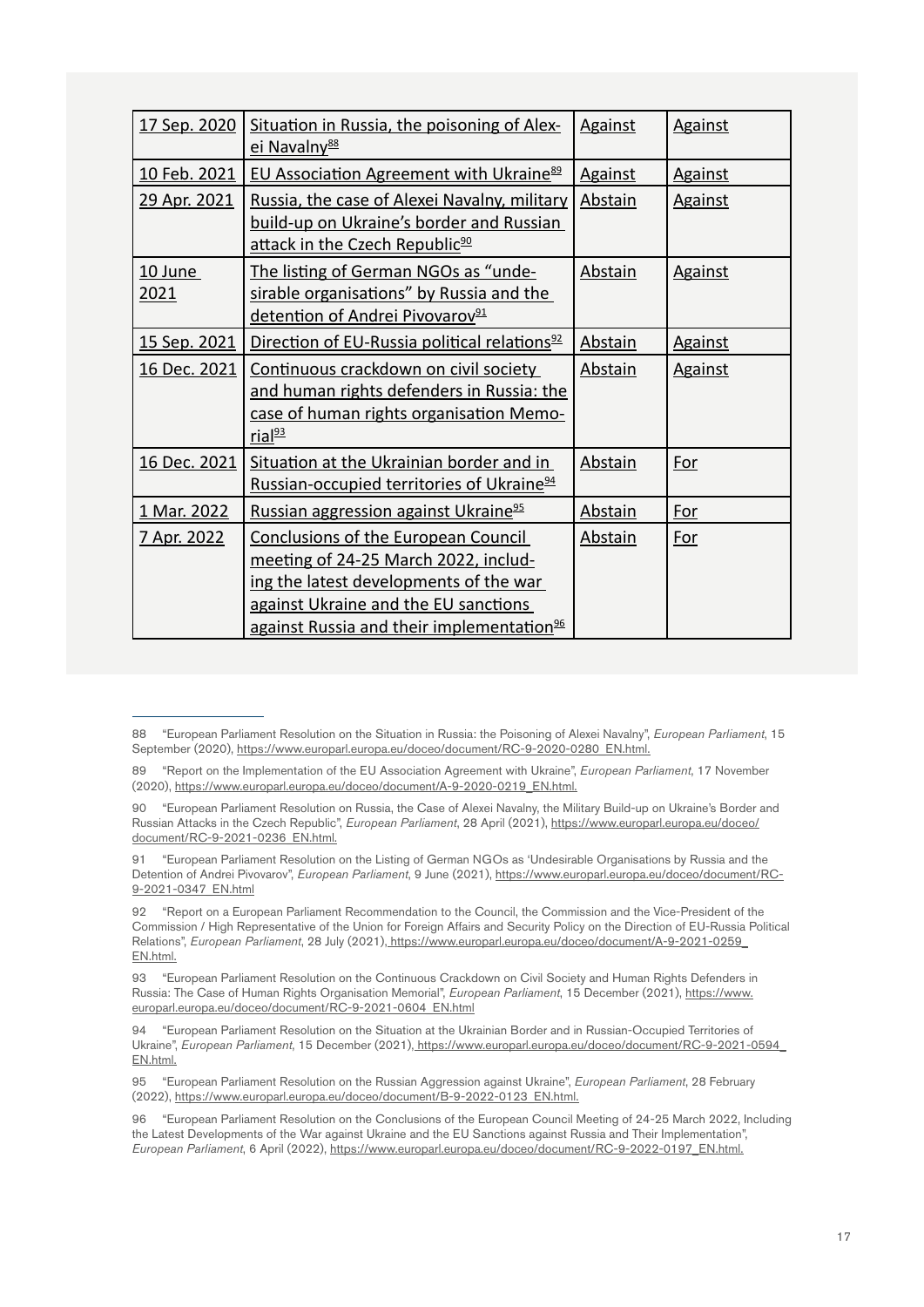Table 1 demonstrates that the three FPÖ MEPs initially followed the line of its ID group in the European Parliament, voting against the first two resolutions and a report criticising Russia. However, from the fourth vote, the FPÖ MEPs opted to maintain neutrality on Russia and abstain in the vote on Russia-related documents, thereby rebelling against the ID group which decided to vote either against or for those documents.<sup>97</sup>

Given Kickl's positioning of the FPÖ as the party of the little man that prioritised domestic Austrian affairs, it was hardly surprising that in December 2021 he rejected the possibility of extending the agreement the FPÖ had signed with the United Russia Party in December 2016 for a period of five years. Kickl stated that: "We simply do not need it", and added that the purpose of the agreement had been unclear to him even before he became the chair of the party.<sup>98</sup> He concluded that there were too many problems in Austria and he wanted the FPÖ to focus exclusively on them. Kickl saw "no capacity for anything else".<sup>99</sup> The irony of Kickl's resentment about the party's previous relations with Russia is that he missed the notice period required in order to terminate the agreement, which means that – according to one of the clauses of the agreement – it was technically automatically extended until 2026.<sup>100</sup>

## **Conclusion**

Despite the fact that, under the leadership of Strache, the FPÖ invested a significant amount of time and energy in developing and strengthening contacts with Moscow, the trajectory of the party's relations with Russian stakeholders was largely defined by Russia, and by the accidental intervention of the Ibiza affair. The primacy of the Kremlin's agency over the interests of the FPÖ's Russia faction was anything but surprising: at no point were relations equal. Under Strache, the faction was indeed active in consistently advancing Russian foreign policy narratives in Austria and elsewhere, but it was Moscow that ultimately decided whether to upgrade or downgrade the level of contact with the FPÖ.

The trajectory of relations between the FPÖ and Russian stakeholders in the period 2008– 2019 had two strands. One was relatively stable and uniform: leading members of the FPÖ participated in events organised by pro-Kremlin actors, performed the role of "observers" of controversial plebiscites, and pushed pro-Kremlin narratives using media and parliamentary platforms. For Moscow, however, the FPÖ was never the most important political partner in Austria, and the Kremlin's approach to cooperating with the Austrian far-right was always dependent on Moscow's much more favoured relations with the Austrian centre-right ÖVP and centre-left SPÖ, as well as on Moscow's interpretations of the political relevance of the SPÖ and the ÖVP in specific periods of Austrian political history.

FPÖ-Moscow relations reached their pinnacle when the United Russia Party signed the coordination and cooperation agreement with Strache's party in December 2016, but the domestic political context in Austria was instrumental in the Kremlin's decision to upgrade

99 Ibid.

<sup>97</sup> For more insights into the voting behaviour of FPÖ MEPs see Péter Krekó, Patrik Szicherle, Csaba Molnár, *Authoritarian Shadows in the European Union: Influence of Authoritarian Third Countries on EU Institutions (Budapest: Political Capital Kft., 2020).*

<sup>98 &</sup>quot;FPÖ lässt Kooperation mit Putin-Partei auslaufen", *Die Presse*, 9 December (2021), [https://www.diepresse.](https://www.diepresse.com/6071894/fpoe-laesst-kooperation-mit-putin-partei-auslaufen.) [com/6071894/fpoe-laesst-kooperation-mit-putin-partei-auslaufen.](https://www.diepresse.com/6071894/fpoe-laesst-kooperation-mit-putin-partei-auslaufen.)

<sup>100</sup> Ibid.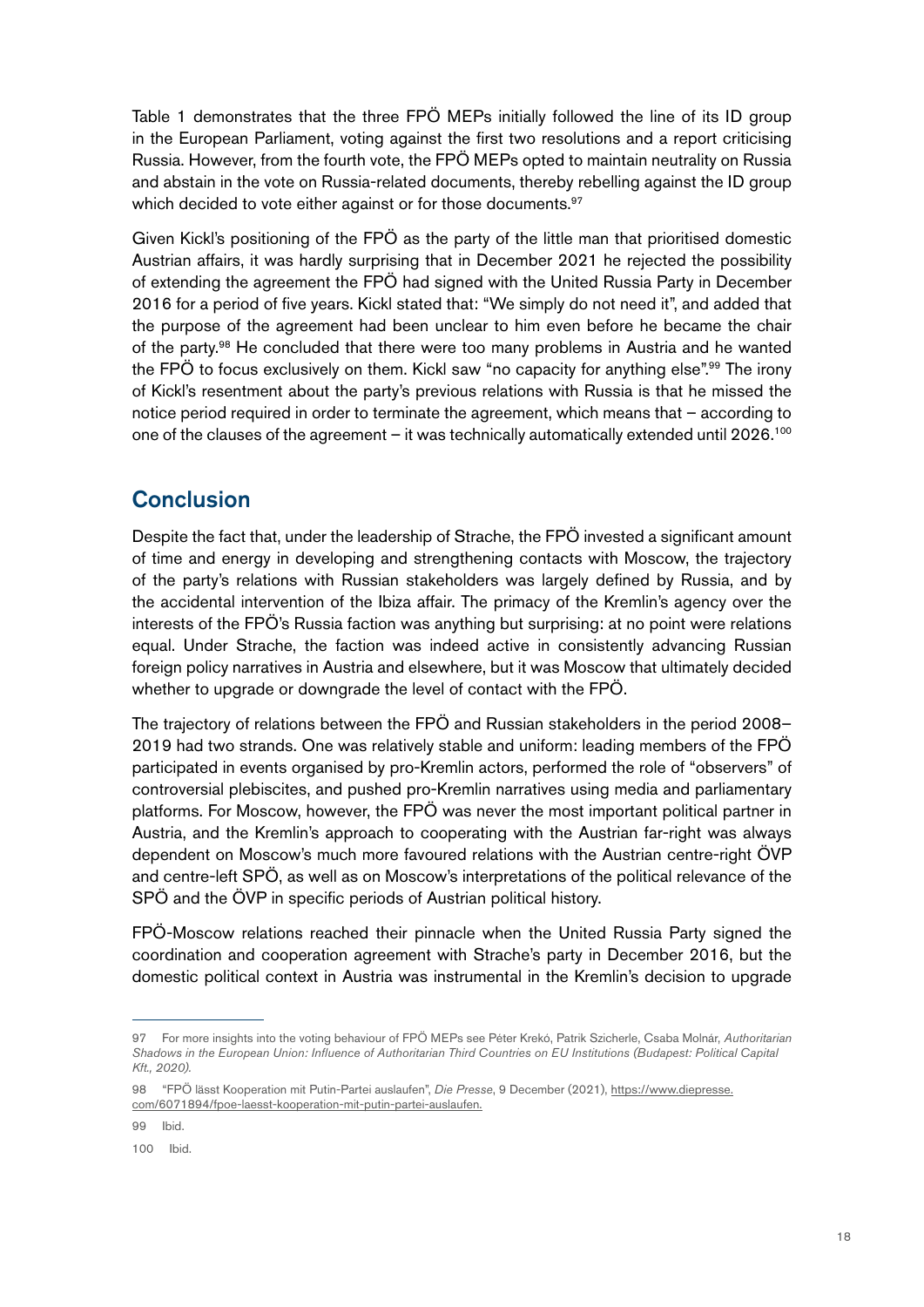its contacts with the Austrian far-right. In 2016, the country held presidential elections and no representative from either the ÖVP or the SPÖ made it through to the second round. Instead, the second round (and the rerun)<sup>101</sup> saw Hofer competing with van der Bellen, who was backed by the Green party. Although the signing of the agreement took place after van der Bellen's victory over Hofer, United Russia made the decision to sign the agreement before the rerun of the second round, and it is hardly possible to imagine that the Kremlin would have decided to sign such an agreement if Hofer were competing against either an SPÖ or an ÖVP politician. Thus, the second strand of FPÖ-Moscow relations was based on the Kremlin's pragmatic and tactical approach to Austrian political configurations.

Contacts between the FPÖ and the Kremlin actors collapsed when the Russia faction of the FPÖ was eventually destroyed by the Ibiza affair in 2019. Even before the German journalists revealed the story of Gudenus and Strache's meeting with the "Russian oligarch's niece", however, there was no indication that relations between the Austrian far-right and the Kremlin would pass the peak of 2016. Russia was generally satisfied with its relations with Austria under the leadership of the ÖVP's Kurz and simply had no need for the FPÖ beyond the sphere of small- and medium-scale political services.

<sup>101</sup> The 2016 presidential elections took place on 24 April 2016 and 22 May 2016. However, the results of the second round were annulled and a rerun took place on 4 December 2016.